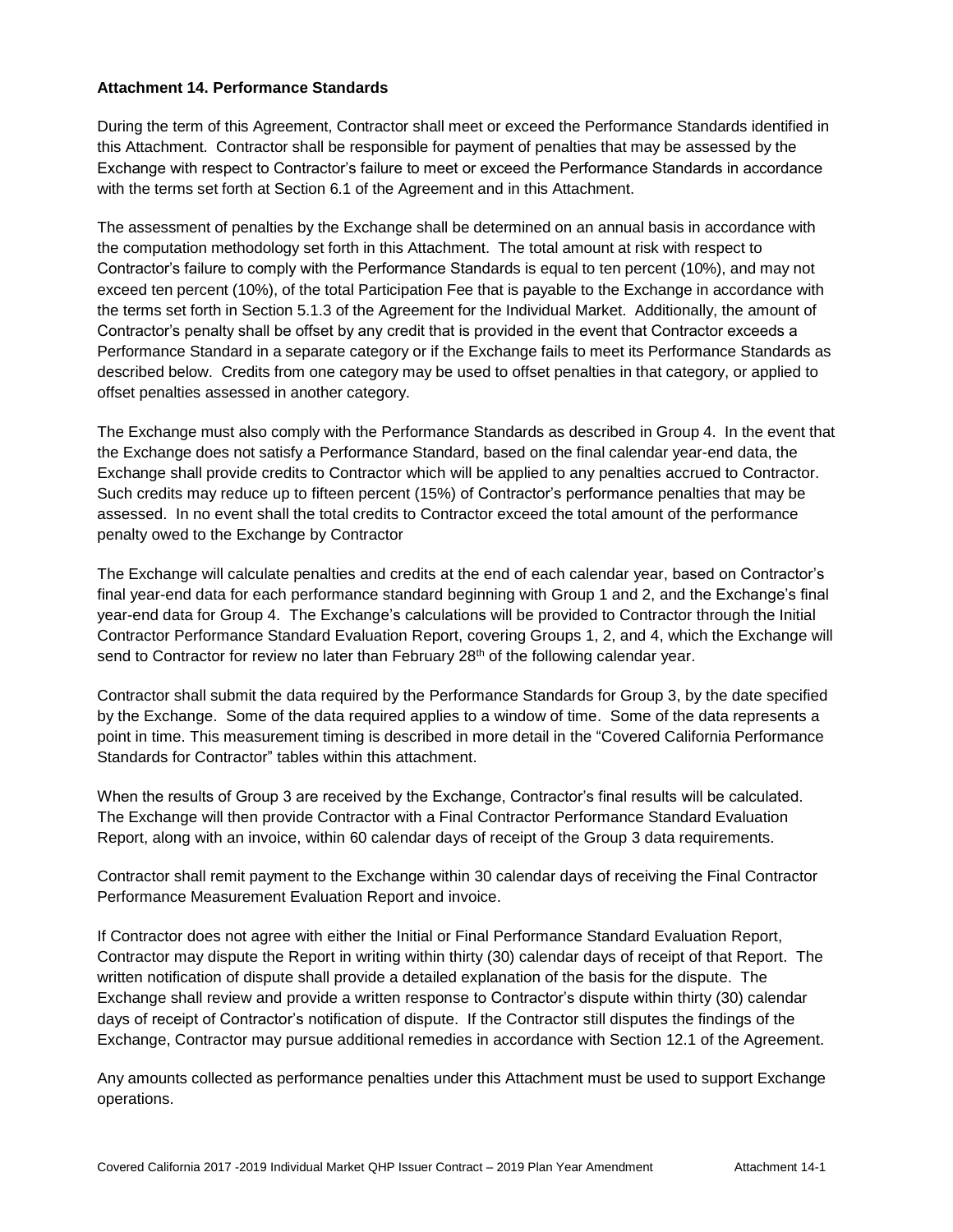Contractor shall annually submit the required data for Group 5. Group 5 is a reporting requirement only. No penalties or credits will be assessed for Group 5 in 2019.

## **Call Center Operations Performance Standards Reporting - Group 1 - Customer Service and Group 2 – Operational, Performance Standards 1.1 – 1.6, and 2.1 – 2. 5.**

Monthly Performance Report: Contractor shall monitor and track its performance each month against the Performance Standards set forth herein. Contractor shall provide detailed supporting information (as mutually agreed by the parties) for each Monthly Performance Report to the Exchange in electronic format. Contractor shall report on Exchange business only and shall report Contractor's Enrollees in the Individual Exchange separate from Contractor's Enrollees in Covered California for Small Business.

### **Measurement Rules:**

Except as otherwise specified below in the Performance Standards Table, the reporting period for each Performance Standard shall be one calendar month. All references to days shall be calendar days and references to time of day shall be to Pacific Standard Time.

### **Performance Standards:**

- 1) General The Performance Standards Table sets forth the categories of Performance Standards and their associated measurements. In performing its services under this Agreement, Contractor shall use commercially reasonable efforts to meet or exceed the Performance Standards.
- 2) Root Cause Analysis/Corrective Action If Contractor fails to meet any Performance Standard in any calendar month (whether or not the failure is excused), Exchange may request and Contractor shall (a) investigate and report on the root cause of the problem; (b) develop a corrective action plan (where applicable); (c) to the extent within Contractor's control, remedy the cause of the performance failure and resume meeting the affected Performance Standards; (d) implement and notify the Exchange of measures taken by Contractor to prevent recurrences, if the performance failure is otherwise likely to recur; and (e) make written recommendations to the Exchange for improvements in Contractor's procedures.
- 3) Performance Standard Exceptions Contractor shall not be responsible for any failure to meet a Performance Standard if and to the extent that the failure is excused pursuant to Section 12.7 of the Agreement (Force Majeure), or the parties agree that the lack of compliance is due to the Exchange's failure to properly or timely perform (or cause to be properly or timely performed) any responsibility, duty, or other obligation under this Agreement, provided that Contractor timely notifies the Exchange of the problem and uses commercially reasonable efforts to perform and meet the Performance Standards notwithstanding the Exchange's failure to perform or delay in performing.

If Contractor wishes to avail itself of one of these exceptions, Contractor must notify the Exchange in its response to the performance report identifying the failure to meet such Performance Standard. This response must include: (a) the identity of the Performance Standard that is subject to the exception, and (b) the circumstances that gave rise to the exception in sufficient detail to permit the Exchange to evaluate whether Contractor's claim of exception is valid. Notwithstanding anything to the contrary herein, in no event shall any failure to meet a Customer Satisfaction Performance Standard fall within an exception.

The Exchange must also comply with the Performance Standards to the extent that such standards are applicable to the Exchange's operations.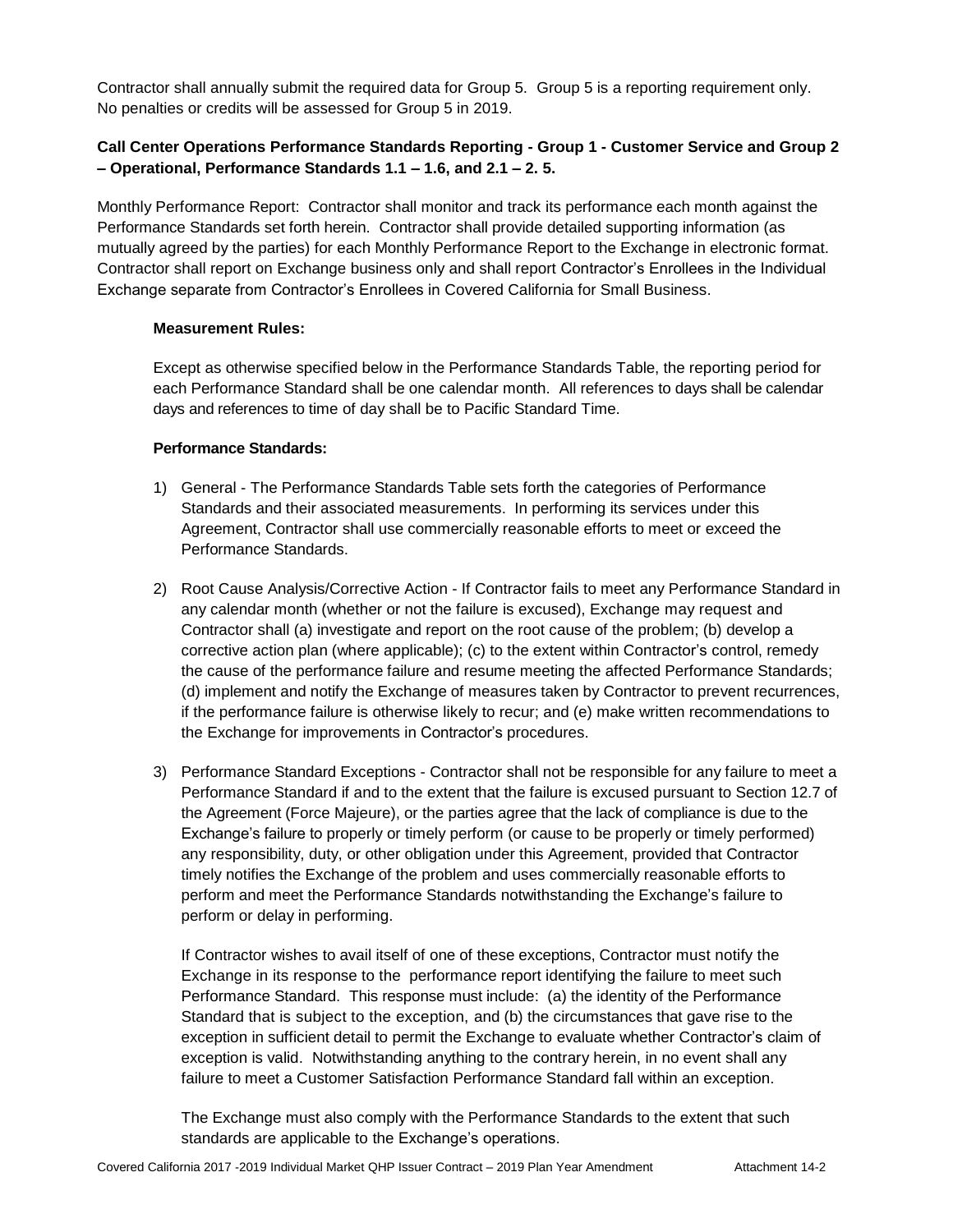- 4) Agreed Adjustments/Service Level Relief The Parties may adjust, suspend, or add Performance Standards from time to time, upon written agreement of the parties, without an amendment to this contract.
- 5) Performance Defaults Failure of the Contractor to meet the performance standards shall grant the Exchange the authority to assess penalties where applicable, or require that the Contractor provide and implement a corrective action plan.
- 6) Credits For certain measures of the performance standards set forth in the Performance Standards Table, Contractor will have the opportunity to earn credit for performance that exceeds the Performance Standards. The Credits shall be used to offset (i.e., reduce) any penalties that are imposed during any Contract Year.
- 7) Performance Tables The Performance Standards are set forth in the tables below, titled Covered California Performance Standards for Contractor.

### **Performance Standards Reporting-Group 3 - Quality, Network Management and Delivery System Reform, Performance Standards 3.1 - 3.8**

QHP Issuers are required by CMS annually to collect and submit third-party validated QRS measure data, for the previous measurement year that will be used by CMS to calculate QHP scores and ratings. These measures will be determined by CMS. The Exchange will publicly report the QRS scores and ratings that are produced by CMS, and reserves the right to produce additional QRS scores from the CMS data for public release. QRS scores are based on surveys of both individual market and Covered California for Small Business Enrollees for those products offered in both marketplaces. Performance penalties will be calculated using the PMPM for individual market only.

The Parties may adjust, suspend, or add Performance Standards from time to time, upon written agreement of the parties, without an amendment to this contract.

## **Performance Standards Reporting – Group 5 - Dental Quality Alliance (DQA) Pediatric Measure Set**

Contractor shall annually report on the Performance Standards for dental in Group 5. Reporting will be on embedded pediatric dental for each Plan Year. Contractor must submit this report by April 30th of the following calendar year.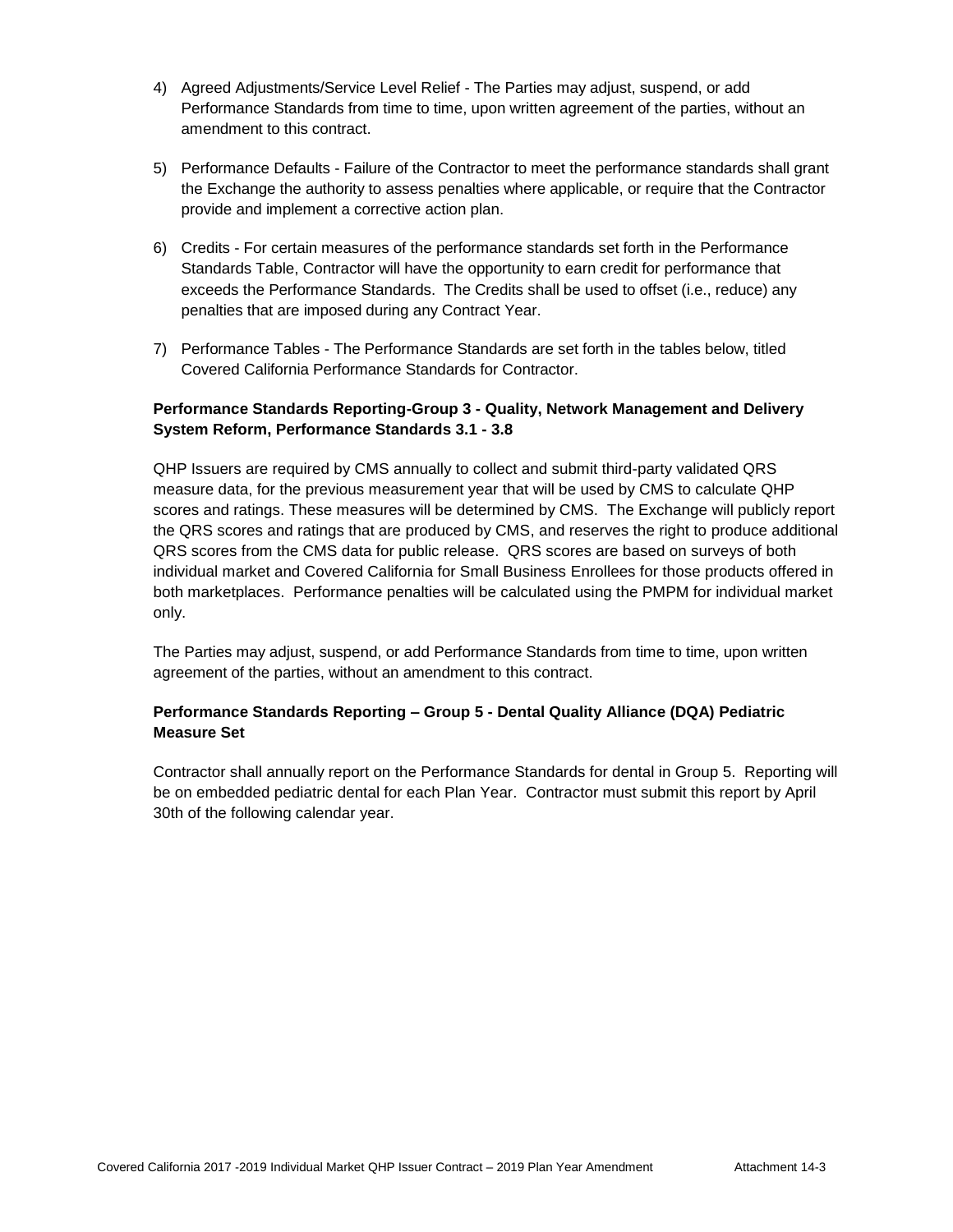| <b>Group 1: Customer Service Performance Standards</b><br>Potential 12.0% 2018, and 15% 2019 Total Performance Penalty At Risk or Credit <sup>1</sup> |                                                                                                                                                                                                                                                                            |                                                                                                                                                                                                                                                                                                                                                                                                                                                             |  |
|-------------------------------------------------------------------------------------------------------------------------------------------------------|----------------------------------------------------------------------------------------------------------------------------------------------------------------------------------------------------------------------------------------------------------------------------|-------------------------------------------------------------------------------------------------------------------------------------------------------------------------------------------------------------------------------------------------------------------------------------------------------------------------------------------------------------------------------------------------------------------------------------------------------------|--|
|                                                                                                                                                       | <b>Performance Standard</b>                                                                                                                                                                                                                                                | <b>Performance Requirements</b>                                                                                                                                                                                                                                                                                                                                                                                                                             |  |
| 1.1                                                                                                                                                   | Abandonment Rate (%)<br>3% of total performance penalty<br>for this Group.                                                                                                                                                                                                 | Divide number of abandoned calls by the number of calls<br>offered to a phone representative.<br><b>Expectation:</b> No more than 3% of incoming calls abandoned<br>in a calendar month.<br>Performance Level: > 3% abandoned: 3% performance<br>penalty. 2-3% abandoned: no penalty. <2% abandoned: 3%<br>performance credit.                                                                                                                              |  |
| 1.2                                                                                                                                                   | <b>Service Level</b><br>3% of total performance penalty<br>for this Group.                                                                                                                                                                                                 | Expectation: 80% of calls answered in 30 seconds or less.<br>Performance Level: <80%: 3% performance penalty. 80%-<br>90%: no penalty. >90%: 3% performance credit.                                                                                                                                                                                                                                                                                         |  |
| 1.3                                                                                                                                                   | <b>Implementation of Appeals</b><br><b>Decisions pursuant to Section</b><br>2.1.2 b)<br><b>Pilot Period:</b><br>January 1, 2018 - March 31, 2019<br>2019 Measurement Period:<br>April 1, 2019 - December 31,<br>2019<br>3% of total performance penalty<br>for this Group. | <b>Expectation: 90% of Administrative Law Judge decisions will</b><br>be implemented within ten (10) days of Contractor's receipt of<br>all necessary data elements from Covered California required<br>to implement the appeals decision.<br>Performance Level: < 90% implemented within 10 days: 3%<br>performance penalty. 90% or greater implemented within 10<br>days: no penalty. 90% or greater implemented within 5 days:<br>3% performance credit. |  |
| 1.4                                                                                                                                                   | <b>Grievance Resolution</b><br>3% of total performance penalty<br>for this Group.                                                                                                                                                                                          | <b>Expectation: 95% of Covered California enrollee grievances</b><br>resolved within 30 days of initial receipt.<br>Performance Level: <95% resolved within 30 days of initial<br>receipt: 3% performance penalty. 95% or greater resolved<br>within 30 days of initial receipt: no penalty. 95% or greater<br>resolved within 15 days of initial receipt: 3% performance<br>credit.                                                                        |  |

<sup>&</sup>lt;sup>1</sup> Total performance penalty at risk or credit is below 100% in 2019 due to deletions and additions of performance standards resulting in a net loss to the total. The total percent at risk in 2019 will be 85%.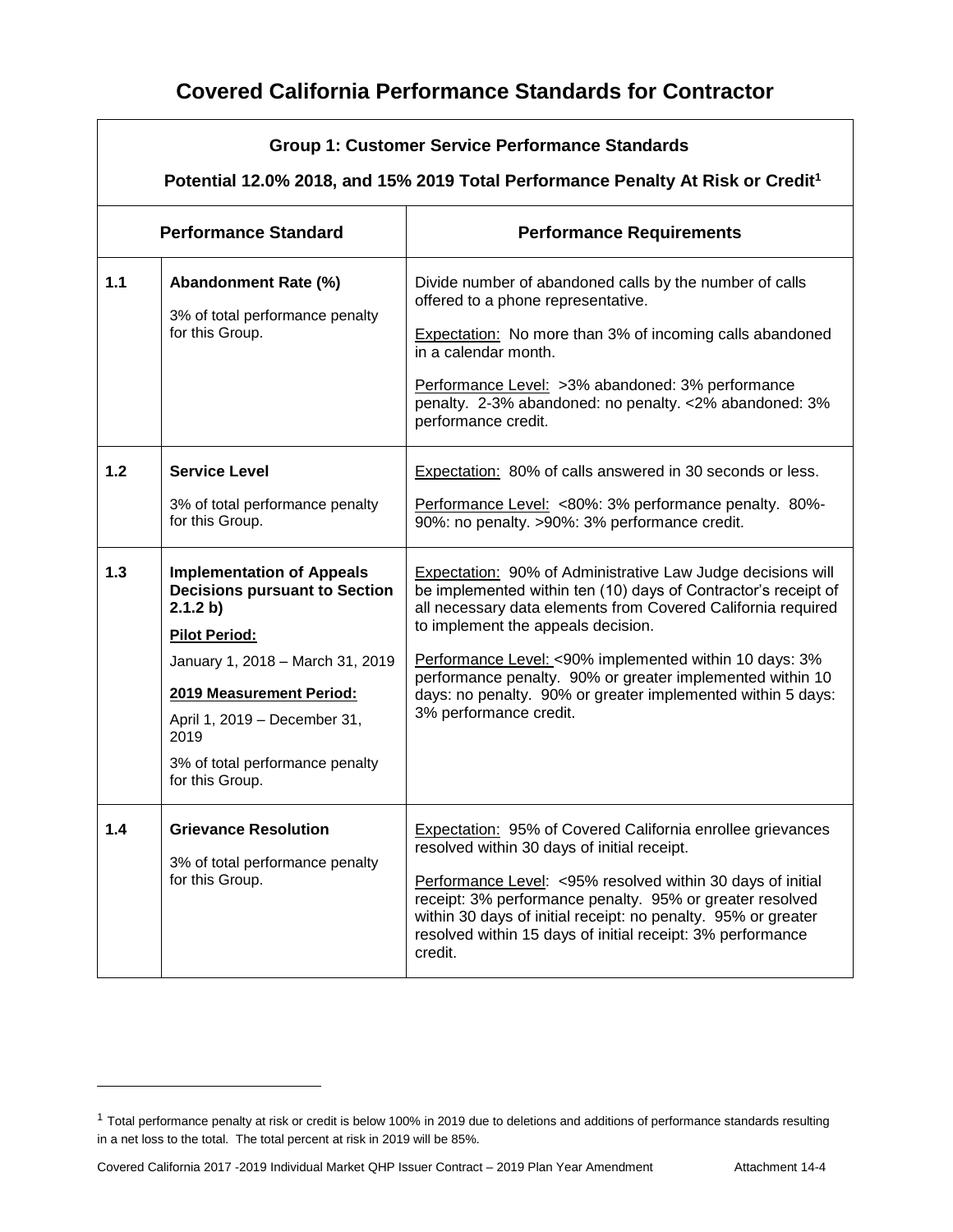| <b>Group 1: Customer Service Performance Standards</b><br>Potential 12.0% 2018, and 15% 2019 Total Performance Penalty At Risk or Credit <sup>1</sup> |                                                                                                                                            |                                                                                                                                                                                                                                                                                                                     |  |
|-------------------------------------------------------------------------------------------------------------------------------------------------------|--------------------------------------------------------------------------------------------------------------------------------------------|---------------------------------------------------------------------------------------------------------------------------------------------------------------------------------------------------------------------------------------------------------------------------------------------------------------------|--|
| <b>Performance Standard</b><br><b>Performance Requirements</b>                                                                                        |                                                                                                                                            |                                                                                                                                                                                                                                                                                                                     |  |
| 1.5                                                                                                                                                   | <b>Covered California member</b><br><b>Email or Written Inquiries</b><br><b>Answered and Completed.</b><br>3% of total performance penalty | Expectation: 90% of Covered California member email or<br>written inquiries not relating to Urgent Access to Care issues<br>answered and completed within 15 business days of the<br>inquiry.<br>Performance Level: <90%: 3% performance penalty.<br>90-95%: no penalty. >95% in 15 days: 3% performance<br>credit. |  |

### <sup>1</sup> Total performance penalty at risk or credit is below 100% in 2019 due to deletions and additions of performance standards resulting in a net loss to the total. The total percent at risk in 2019 will be 85%.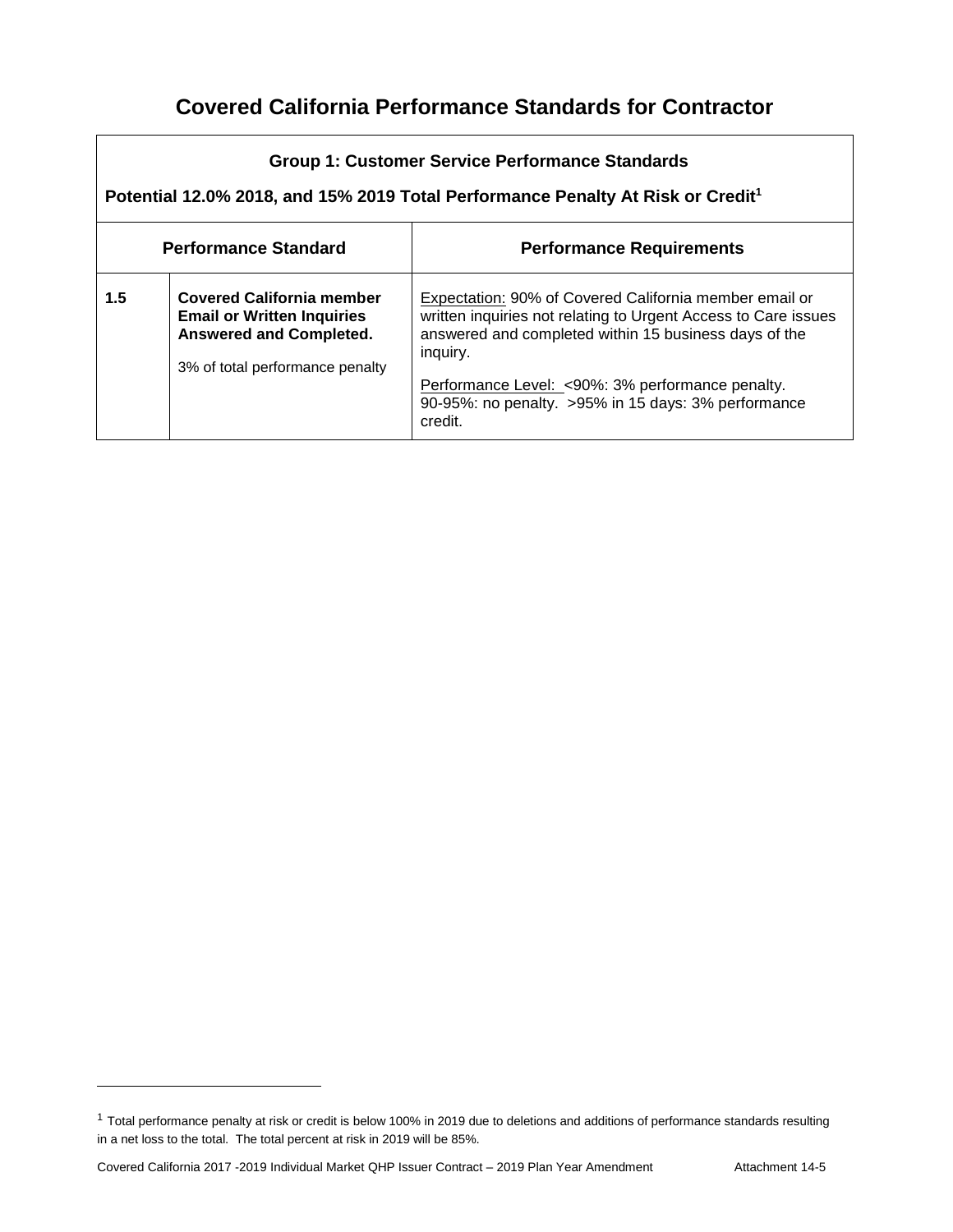| <b>Group 2: Operational Performance Standards</b><br>25% of Total Performance Penalty <sup>1</sup> at Risk |                                                                                                                                                           |                                                                                                                                                                                                                                                                                                                                                                                                                                                                                                              |  |
|------------------------------------------------------------------------------------------------------------|-----------------------------------------------------------------------------------------------------------------------------------------------------------|--------------------------------------------------------------------------------------------------------------------------------------------------------------------------------------------------------------------------------------------------------------------------------------------------------------------------------------------------------------------------------------------------------------------------------------------------------------------------------------------------------------|--|
|                                                                                                            | <b>Performance Standard</b>                                                                                                                               | <b>Performance Requirements</b>                                                                                                                                                                                                                                                                                                                                                                                                                                                                              |  |
| 2.1                                                                                                        | <b>ID Card Processing Time</b><br>5% of total performance penalty<br>for this Group.                                                                      | Expectation: 99% of ID cards issued within 10 business days of<br>receiving complete and accurate enrollment information and<br>binder payment for a specific consumer(s)<br>Performance Level: <99%: 5% performance penalty.                                                                                                                                                                                                                                                                                |  |
| 2.2                                                                                                        | 834 Processing<br><b>Pilot Period:</b><br>October 1, 2017 - September<br>30, 2019<br><b>Measurement Period:</b><br>October 1, 2019 - December 31,<br>2019 | Expectation: The Exchange will receive a TA1 or 999 file, or<br>both as appropriate within three business days of receipt of the<br>834 file 95% of the time.<br>Performance Level: <95%: 5% performance penalty. Assessing<br>for performance penalty will begin with 2020 plan year<br>transactions.                                                                                                                                                                                                       |  |
| 2.3                                                                                                        | 834 Generation<br><b>Pilot Period:</b><br>October 1, 2017 - September<br>30, 2019<br><b>Measurement Period:</b><br>October 1, 2019 - December 31,<br>2019 | <b>Expectation:</b> The Exchange will successfully receive and<br>process effectuation, and cancellation 834 files within 60 days<br>from either the coverage effective date or transaction timestamp,<br>whichever is later 95% of the time. The Exchange will receive<br>termination 834 files within ten days of the grace period<br>expiration 95% of the time.<br>Performance Level: <95%: 5% performance penalty. Assessing<br>for performance penalty will begin with 2020 plan year<br>transactions. |  |
| 2.4                                                                                                        | <b>Reconciliation Process</b><br>10% of total performance<br>penalty for this Group.                                                                      | Expectation: The Exchange shall receive a comparison<br>reconciliation extract in accordance with the file validations and<br>resolution timelines, as mutually agreed upon in the<br>reconciliation process guide 90% of the time.<br>Performance Level: < 90%: 10% performance penalty                                                                                                                                                                                                                     |  |

<sup>&</sup>lt;sup>1</sup> Total performance penalty at risk or credit is below 100% in 2019 due to deletions and additions of performance standards resulting in a net loss to the total. The total percent at risk in 2019 will be 85%.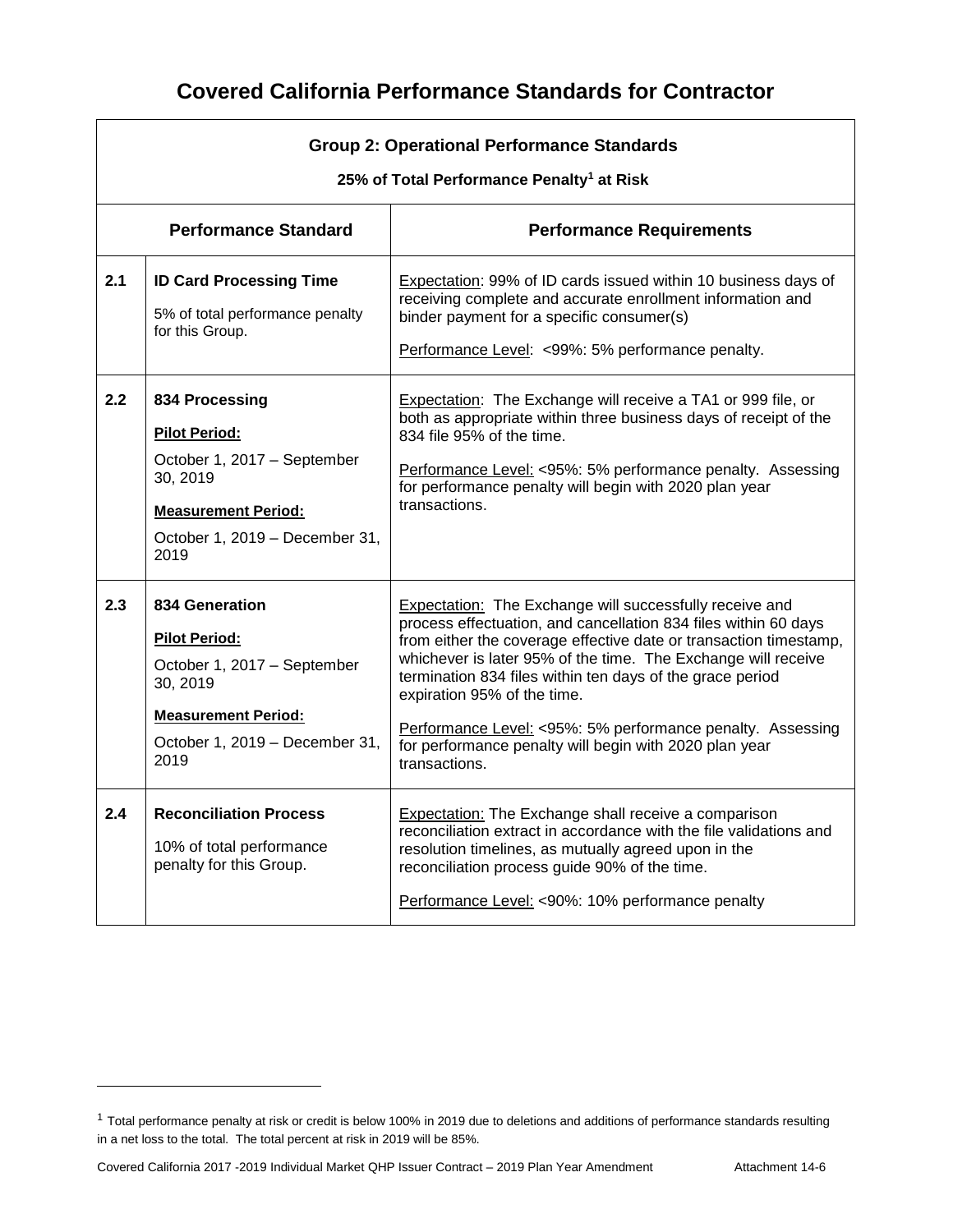| <b>Group 2: Operational Performance Standards</b><br>25% of Total Performance Penalty <sup>1</sup> at Risk |                                                                                                                                                        |                                                                                                                                                                                                                                                                                                                      |  |
|------------------------------------------------------------------------------------------------------------|--------------------------------------------------------------------------------------------------------------------------------------------------------|----------------------------------------------------------------------------------------------------------------------------------------------------------------------------------------------------------------------------------------------------------------------------------------------------------------------|--|
|                                                                                                            | <b>Performance Standard</b><br><b>Performance Requirements</b>                                                                                         |                                                                                                                                                                                                                                                                                                                      |  |
| 2.5                                                                                                        | Data Submission specific to<br>contract Section 3.4.4<br><b>Provider Directory and</b><br><b>Attachment 7, Section 2.02</b><br><b>Data Submission.</b> | <b>Expectation:</b> Full and regular submission of data according to<br>the standards outlined in the Performance Standard contract and<br>Attachment 7 citations.<br>Performance Level:                                                                                                                             |  |
|                                                                                                            | 10% of total performance<br>penalty for this Group.                                                                                                    | a) Incomplete, irregular, late or non-useable submission of<br>provider data: 5% penalty of total performance requirement. Full<br>and regular submission according to the formats specified and<br>useable by Covered California. Submissions occur every month<br>pursuant to the submission schedule: no penalty. |  |
|                                                                                                            |                                                                                                                                                        | b) Incomplete, irregular, late or non-useable submission of EAS<br>data: 5% penalty of total performance requirement. Full and<br>regular submission according to the formats specified and<br>useable by Covered California within 5 business days of each<br>monthly reporting cycle: no penalty.                  |  |

<sup>&</sup>lt;sup>1</sup> Total performance penalty at risk or credit is below 100% in 2019 due to deletions and additions of performance standards resulting in a net loss to the total. The total percent at risk in 2019 will be 85%.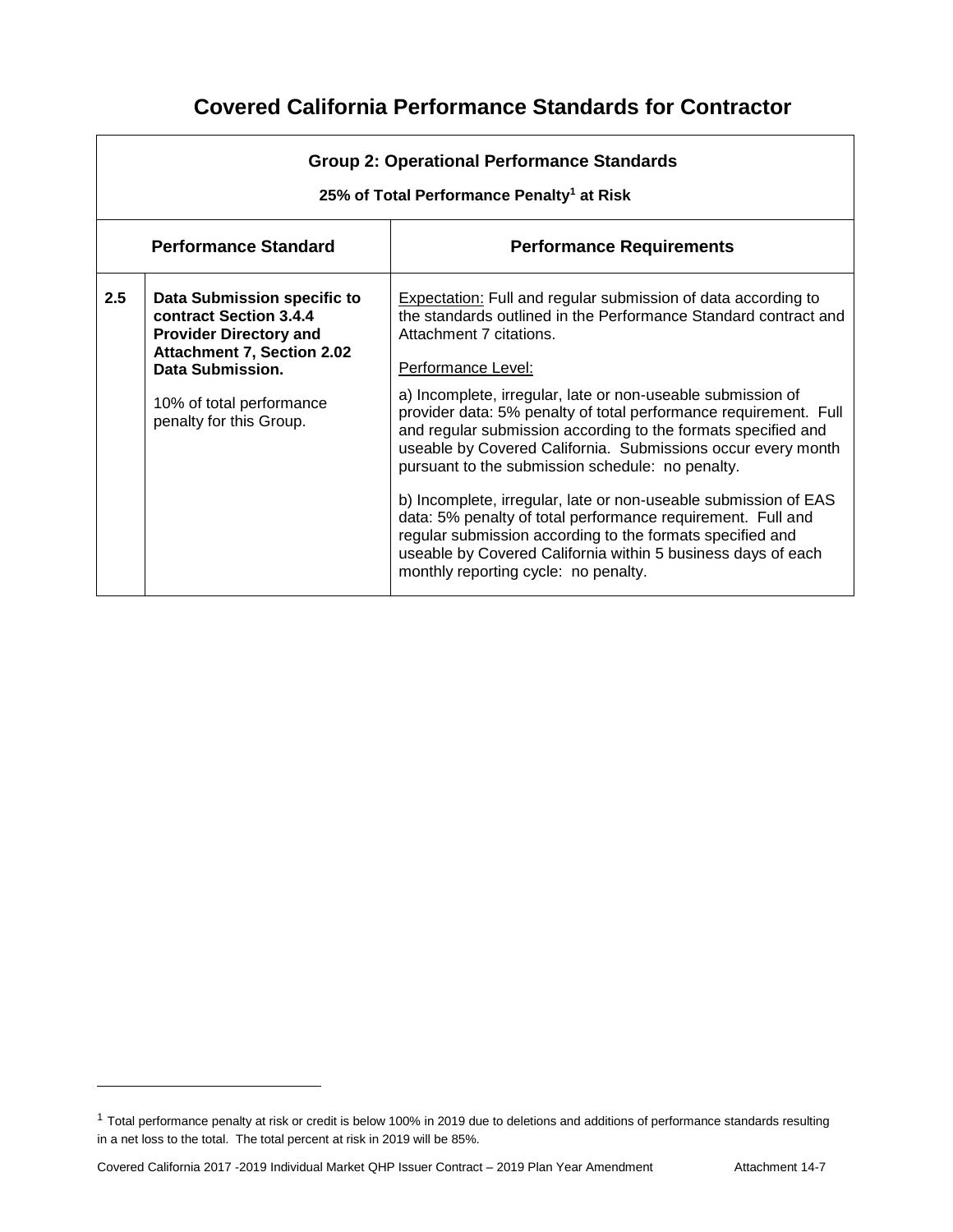|                                                                                     | Group 3: Covered California Performance Standards<br><b>Quality, Network Management and Delivery System Standards</b><br>45% of Total Performance Penalty or Credit <sup>1</sup> for Measurement Year 2019 and Thereafter<br>Covered California and Contractor shall work together to periodically review and adjust the<br>specific measures consistent with any applicable Federal regulations. For Performance<br>Standards 3.4a, 3.4b, 3.8, and 3.9, mutually agreed upon performance goals will be pre-determined<br>and documented in Contractor's Quality Improvement Strategy prior to the start of the |                                                                                                                                                                                                                                                                                                                                                             |  |  |
|-------------------------------------------------------------------------------------|-----------------------------------------------------------------------------------------------------------------------------------------------------------------------------------------------------------------------------------------------------------------------------------------------------------------------------------------------------------------------------------------------------------------------------------------------------------------------------------------------------------------------------------------------------------------------------------------------------------------|-------------------------------------------------------------------------------------------------------------------------------------------------------------------------------------------------------------------------------------------------------------------------------------------------------------------------------------------------------------|--|--|
| performance year.<br><b>Performance Standard</b><br><b>Performance Requirements</b> |                                                                                                                                                                                                                                                                                                                                                                                                                                                                                                                                                                                                                 |                                                                                                                                                                                                                                                                                                                                                             |  |  |
| 3.1                                                                                 | <b>Quality Rating System (QRS)</b><br>- Clinical Effectiveness<br><b>Rating; related to Attachment</b><br>7, Section 2.01.<br>3.5% of total performance penalty<br>for this Group.                                                                                                                                                                                                                                                                                                                                                                                                                              | Expectation: Rating Clinical Effectiveness Rating (product type<br>reporting):<br>Performance Level: The percentile score will be based on the<br>QRS performance benchmarks supplied by CMS or adjusted,<br>as appropriate, by Covered California.<br>1-2 Stars: 3.5% performance penalty.<br>3 Stars: no penalty.<br>4-5 Stars: 3.5% performance credit.  |  |  |
| 3.2                                                                                 | <b>Quality Rating System (QRS)</b><br><b>QHP Enrollee Survey</b><br><b>Summary Rating; related to</b><br>Attachment 7, Section 2.01.<br>3.5% of total performance penalty<br>for this Group.                                                                                                                                                                                                                                                                                                                                                                                                                    | Expectation: - QHP Enrollee Survey Summary Rating - (product<br>type reporting)<br>Performance Level: The percentile score will be based on the<br>QRS performance benchmarks supplied by CMS or adjusted,<br>as appropriate, by Covered California.<br>1-2 Stars: 3.5% performance penalty.<br>3 Stars: no penalty.<br>4-5 Stars: 3.5% performance credit. |  |  |

<sup>&</sup>lt;sup>1</sup> Total performance penalty at risk or credit is below 100% in 2019 due to deletions and additions of performance standards resulting in a net loss to the total. The total percent at risk in 2019 will be 85%.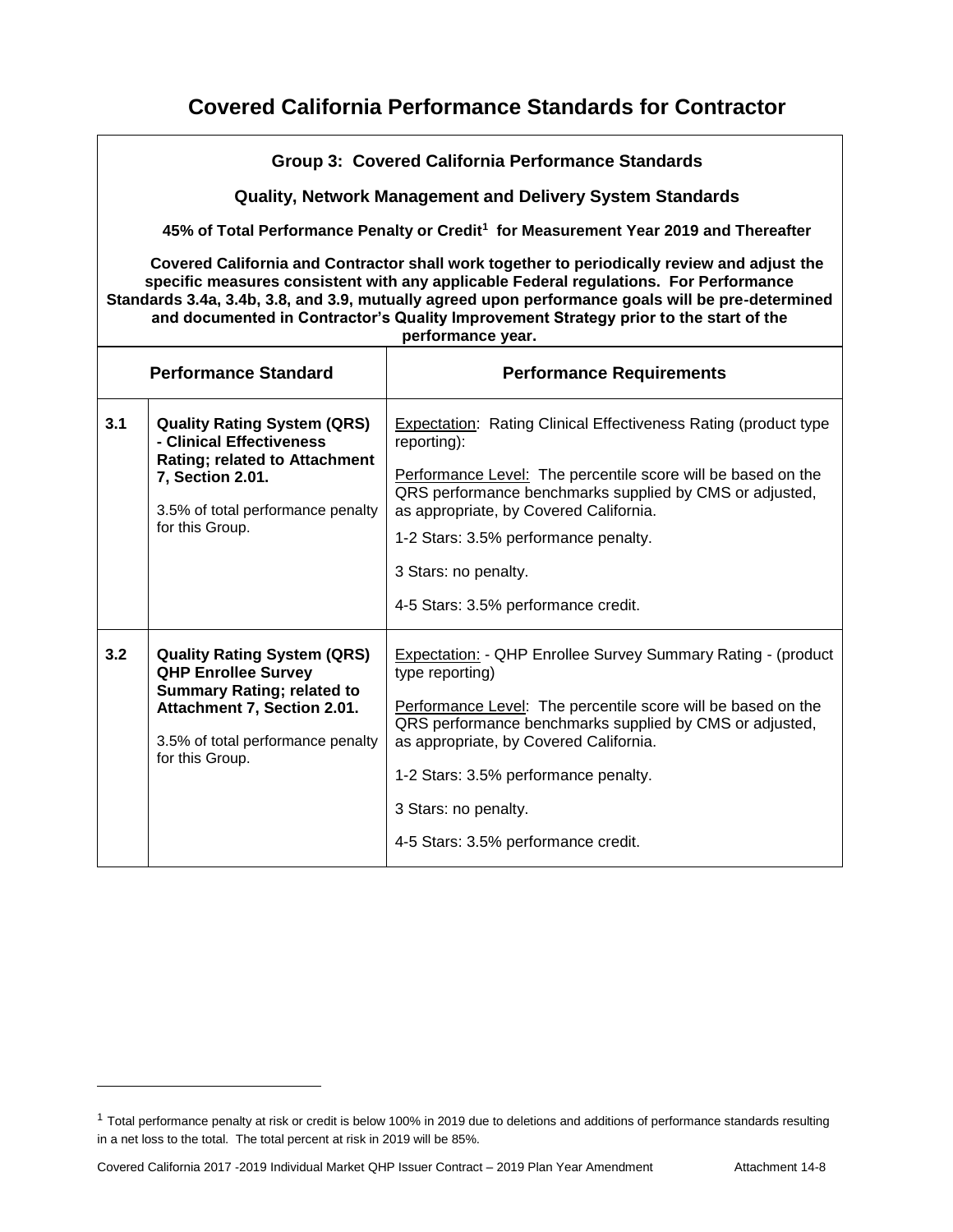|     | Group 3: Covered California Performance Standards                                                                                                                                                                                                                                                                                                                                                       |                                                                                                                                                                                                                                                                                                                                                                                                                                          |  |  |
|-----|---------------------------------------------------------------------------------------------------------------------------------------------------------------------------------------------------------------------------------------------------------------------------------------------------------------------------------------------------------------------------------------------------------|------------------------------------------------------------------------------------------------------------------------------------------------------------------------------------------------------------------------------------------------------------------------------------------------------------------------------------------------------------------------------------------------------------------------------------------|--|--|
|     | <b>Quality, Network Management and Delivery System Standards</b>                                                                                                                                                                                                                                                                                                                                        |                                                                                                                                                                                                                                                                                                                                                                                                                                          |  |  |
|     |                                                                                                                                                                                                                                                                                                                                                                                                         | 45% of Total Performance Penalty or Credit <sup>1</sup> for Measurement Year 2019 and Thereafter                                                                                                                                                                                                                                                                                                                                         |  |  |
|     | Covered California and Contractor shall work together to periodically review and adjust the<br>specific measures consistent with any applicable Federal regulations. For Performance<br>Standards 3.4a, 3.4b, 3.8, and 3.9, mutually agreed upon performance goals will be pre-determined<br>and documented in Contractor's Quality Improvement Strategy prior to the start of the<br>performance year. |                                                                                                                                                                                                                                                                                                                                                                                                                                          |  |  |
|     | <b>Performance Standard</b>                                                                                                                                                                                                                                                                                                                                                                             | <b>Performance Requirements</b>                                                                                                                                                                                                                                                                                                                                                                                                          |  |  |
| 3.3 | <b>Essential Community</b><br><b>Providers - Article 3, Section</b><br>3.3.3<br>10% of total performance<br>penalty for Group 3                                                                                                                                                                                                                                                                         | Expectation: Contractor shall maintain a network that includes<br>a sufficient geographic distribution of care, including essential<br>community providers, and other providers, to provide<br>reasonable and timely access to Covered Services for low<br>income, vulnerable, or medically underserved populations in<br>regions served by Contractor.                                                                                  |  |  |
|     |                                                                                                                                                                                                                                                                                                                                                                                                         | Contractor to demonstrate provider agreements with at least<br>15% of 340B non-hospital providers in each applicable rating<br>region.                                                                                                                                                                                                                                                                                                   |  |  |
|     |                                                                                                                                                                                                                                                                                                                                                                                                         | Contractor to demonstrate provider agreements that reflect a<br>mix of essential community providers (hospital and<br>non-hospital) reasonably distributed to serve the low-income,<br>vulnerable, or medically underserved populations.                                                                                                                                                                                                 |  |  |
|     |                                                                                                                                                                                                                                                                                                                                                                                                         | Performance Level:                                                                                                                                                                                                                                                                                                                                                                                                                       |  |  |
|     |                                                                                                                                                                                                                                                                                                                                                                                                         | Does not meet ECP Standards: 10% penalty.                                                                                                                                                                                                                                                                                                                                                                                                |  |  |
|     |                                                                                                                                                                                                                                                                                                                                                                                                         | Improvement in meeting ECP Standards : no penalty.                                                                                                                                                                                                                                                                                                                                                                                       |  |  |
|     |                                                                                                                                                                                                                                                                                                                                                                                                         | Meets ECP Standards for timely access to network providers,<br>15% 340B non-hospital provider agreements, demonstrated<br>ECP provider agreements: 10% credit.                                                                                                                                                                                                                                                                           |  |  |
|     |                                                                                                                                                                                                                                                                                                                                                                                                         | Alternate Standard Contractor                                                                                                                                                                                                                                                                                                                                                                                                            |  |  |
|     |                                                                                                                                                                                                                                                                                                                                                                                                         | <b>Expectation:</b> Contractor to produce access map to<br>demonstrate low income, medically underserved enrollee<br>access to health care services. Low income, vulnerable, or<br>medically underserved individuals shall be defined as those<br>Covered California enrollees who fall below 200 percent of the<br>Federal Poverty Level (FPL). Maps shall demonstrate the<br>extent to which provider sites are accessible to and have |  |  |

<sup>&</sup>lt;sup>1</sup> Total performance penalty at risk or credit is below 100% in 2019 due to deletions and additions of performance standards resulting in a net loss to the total. The total percent at risk in 2019 will be 85%.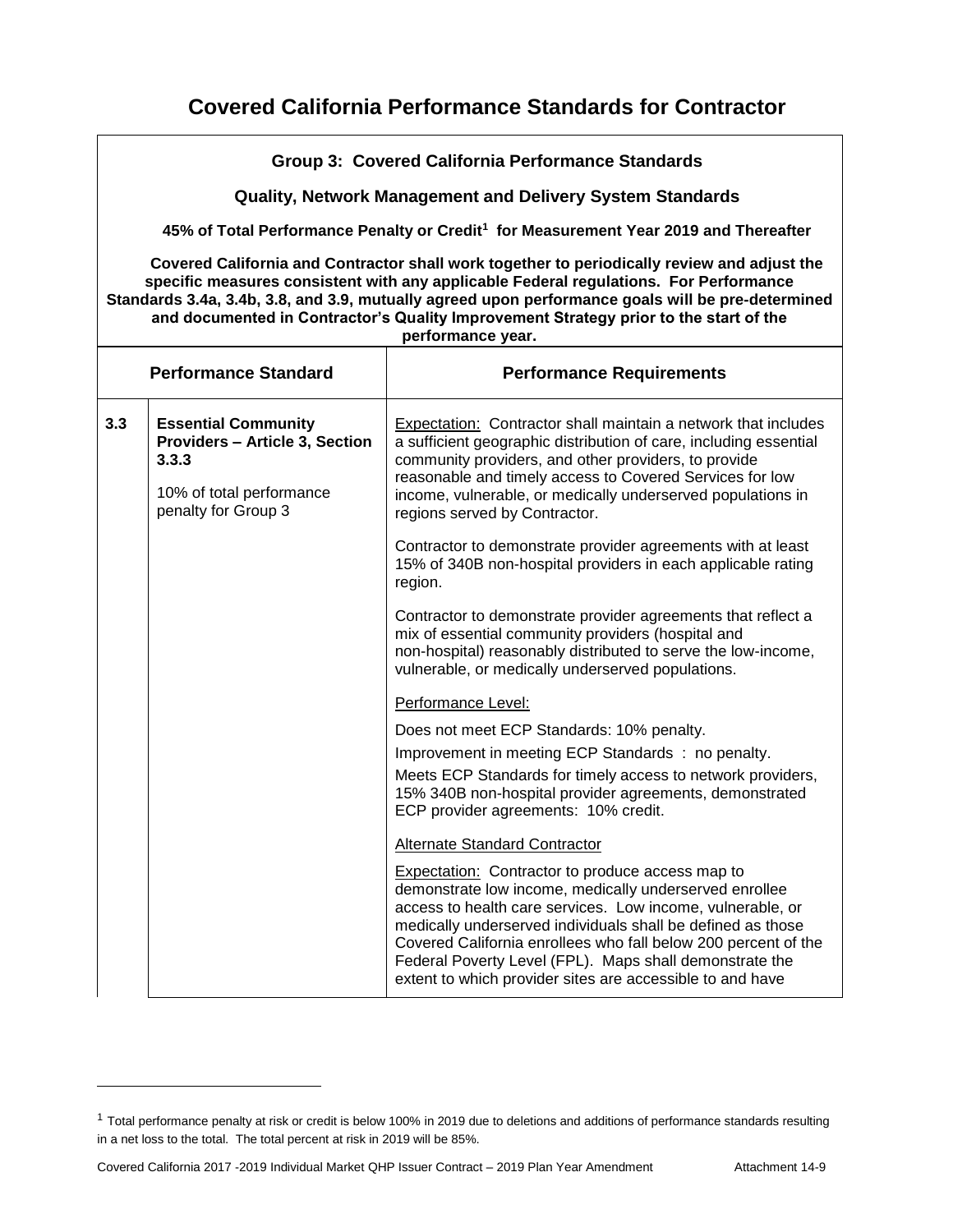| <b>Group 3: Covered California Performance Standards</b>                                                                                                                                                                                                                                                                                                                                                |                                                                                                                                                                                                                                                                                                                                                                                                                                                                                                                                                                                                                                                    |  |  |
|---------------------------------------------------------------------------------------------------------------------------------------------------------------------------------------------------------------------------------------------------------------------------------------------------------------------------------------------------------------------------------------------------------|----------------------------------------------------------------------------------------------------------------------------------------------------------------------------------------------------------------------------------------------------------------------------------------------------------------------------------------------------------------------------------------------------------------------------------------------------------------------------------------------------------------------------------------------------------------------------------------------------------------------------------------------------|--|--|
| <b>Quality, Network Management and Delivery System Standards</b>                                                                                                                                                                                                                                                                                                                                        |                                                                                                                                                                                                                                                                                                                                                                                                                                                                                                                                                                                                                                                    |  |  |
|                                                                                                                                                                                                                                                                                                                                                                                                         | 45% of Total Performance Penalty or Credit <sup>1</sup> for Measurement Year 2017 and Thereafter                                                                                                                                                                                                                                                                                                                                                                                                                                                                                                                                                   |  |  |
| Covered California and Contractor shall work together to periodically review and adjust the<br>specific measures consistent with any applicable Federal regulations. For Performance<br>Standards 3.4a, 3.4b, 3.8, and 3.9, mutually agreed upon performance goals will be pre-determined<br>and documented in Contractor's Quality Improvement Strategy prior to the start of the<br>performance year. |                                                                                                                                                                                                                                                                                                                                                                                                                                                                                                                                                                                                                                                    |  |  |
| <b>Performance Standard</b><br><b>Performance Requirements</b>                                                                                                                                                                                                                                                                                                                                          |                                                                                                                                                                                                                                                                                                                                                                                                                                                                                                                                                                                                                                                    |  |  |
| <b>Essential Community</b><br><b>Providers - Article 3, Section</b><br>3.3.3 (continued)                                                                                                                                                                                                                                                                                                                | services that meet the needs of specific underserved<br>populations, including:<br>Individuals with HIV/AIDS<br>American Indians and Alaska Natives<br>$\bullet$<br>Low income and underserved individuals seeking<br>$\bullet$<br>women's health and reproductive health services.<br>Other specific populations served by Essential<br>Community Providers in the service area such as STD<br>Clinics, Tuberculosis Clinics, Hemophilia Treatment<br>Centers, Black Lung Clinics and other entities that<br>serve predominantly low income, medically<br>underserved individuals.<br>Performance Level: Alternate Standard Contractors shall not |  |  |
|                                                                                                                                                                                                                                                                                                                                                                                                         | be eligible for performance credits, nor shall they be subject to<br>performance penalties. Submission of the above required<br>mapping is a contract compliance requirement.                                                                                                                                                                                                                                                                                                                                                                                                                                                                      |  |  |

<sup>&</sup>lt;sup>1</sup> Total performance penalty at risk or credit is below 100% in 2019 due to deletions and additions of performance standards resulting in a net loss to the total. The total percent at risk in 2019 will be 85%.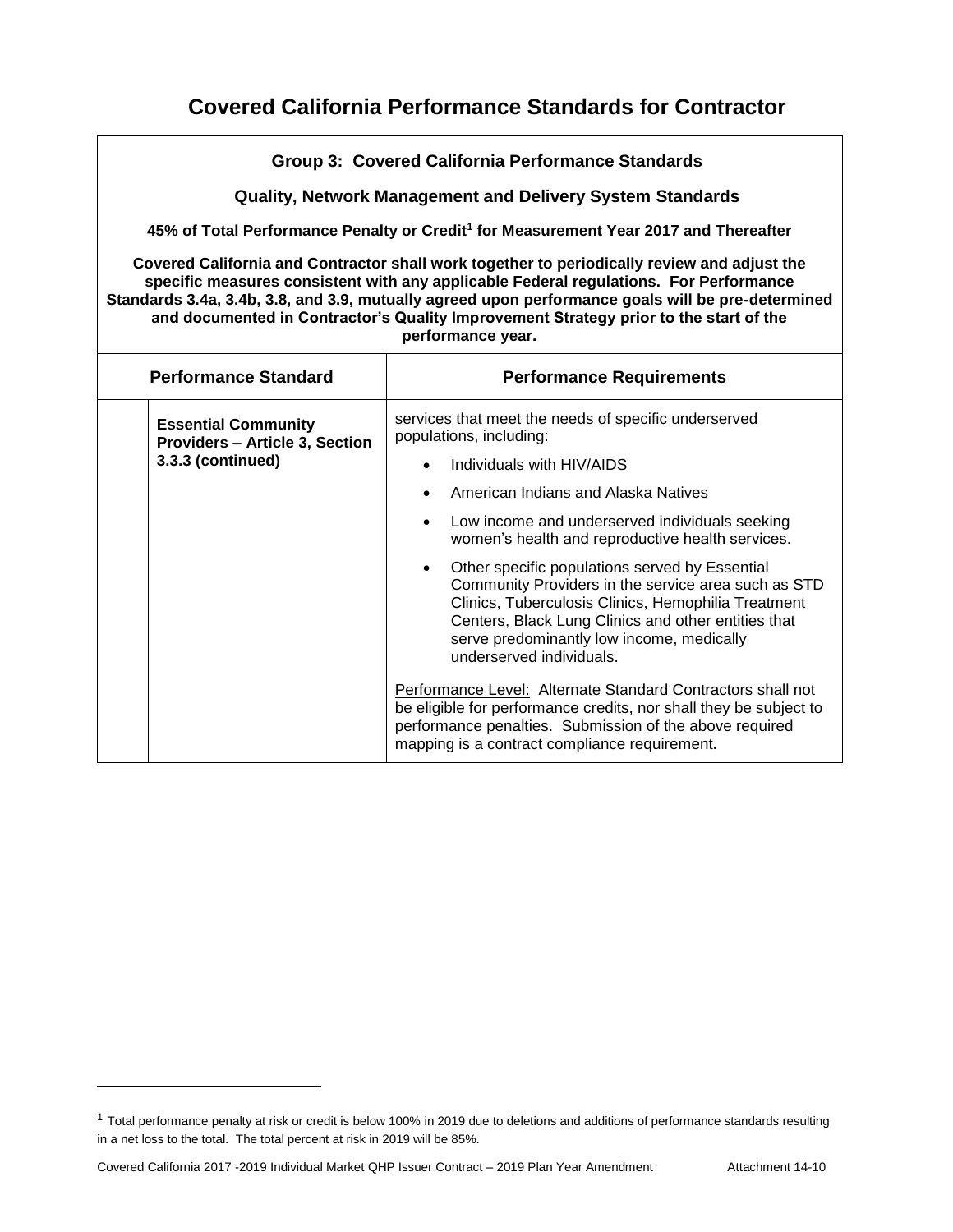### **Definitions for Group 3 Performance Standards: Reducing Health Disparities a) and b), Network Design Based on Quality, Primary Care a) b) and c), Integrated Healthcare Models, Appropriate Use of C-Sections, and Hospital Safety:**

Measurement Year: The calendar year that activity being assessed is performed

Reporting Year: The calendar year that performance data is reported to the Exchange

Assessment Year: The calendar year that performance data is evaluated and Measurement Year performance level is determined

### **Quality, Network Management and Delivery System Standards**

45% of Total Performance Penalty or Credit**<sup>1</sup>** for Measurement Year 2019 and Thereafter

Covered California and Contractor shall work together to periodically review and adjust the specific measures consistent with any applicable Federal regulations. For Performance Standards 3.4a, 3.4b, 3.8, and 3.9, mutually agreed upon performance goals will be pre-determined and documented in Contractor's Quality Improvement Strategy prior to the start of the performance year.

## **Performance Standard**

**3.4a) Reducing Health Disparities – Attachment 7, Article 3, Sections 3.01 and 3.02 – 2% of total performance penalty for Group 3** 

Contractor will meet intermediate milestones for self-reported racial or ethnic identity by the end of 2018, and will meet the target of 80% self-reported racial or ethnic identity by the end of 2019.

Baseline data was used to set an incremental target for 2018 based on information submitted in 2016, 2017, and 2018 via the Applications for Certification for 2017, 2018, and 2019. Contractor and the Exchange have established a mutually agreed upon performance goal which will be documented in the Contractor's Quality Improvement Strategy. Data will be submitted by Contractor in a run chart demonstrating improvement in the percentage of self-reported identity compared to baseline reported.

| <b>Performance Requirements</b>                                         |                                                                                                                                                     |                                                                                                                                       |  |
|-------------------------------------------------------------------------|-----------------------------------------------------------------------------------------------------------------------------------------------------|---------------------------------------------------------------------------------------------------------------------------------------|--|
| <b>Measurement Year 2017</b><br>No Assessment for Measurement Year 2017 | <b>Measurement Year 2018</b><br>Expectation: Meet 2018 intermediate milestone<br>for self-reported racial or ethnic identify by the<br>end of 2018. | <b>Measurement Year 2019</b><br><b>Expectation:</b> Meet target of 80% self-reported<br>racial or ethnic identify by the end of 2019. |  |

<sup>&</sup>lt;sup>1</sup> Total performance penalty at risk or credit is below 100% in 2019 due to deletions and additions of performance standards resulting in a net loss to the total. The total percent at risk in 2019 will be 85%.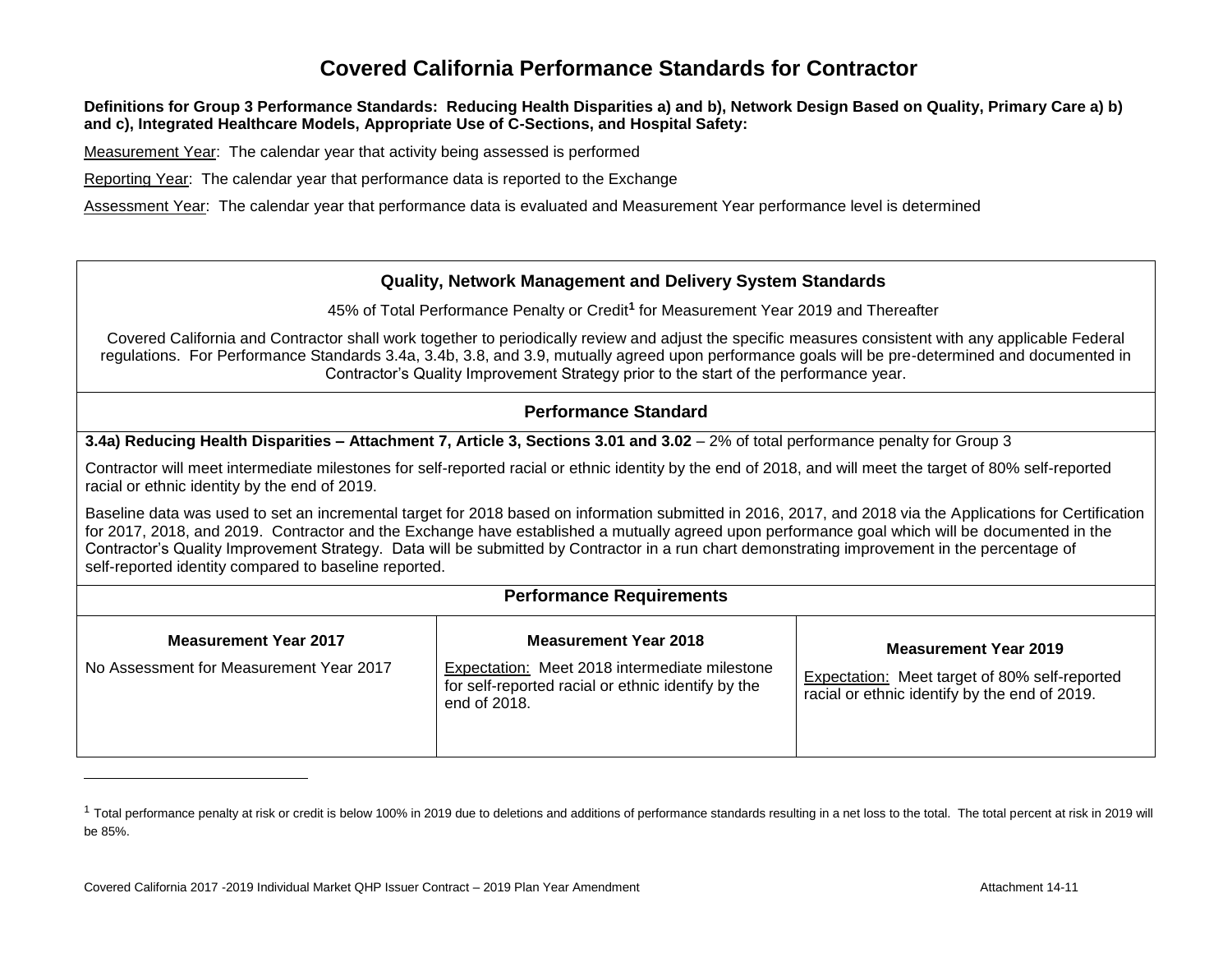45% of Total Performance Penalty or Credit**<sup>1</sup>** for Measurement Year 2019 and Thereafter

Covered California and Contractor shall work together to periodically review and adjust the specific measures consistent with any applicable Federal regulations. For Performance Standards 3.4a, 3.4b, 3.8, and 3.9, mutually agreed upon performance goals will be pre-determined and documented in Contractor's Quality Improvement Strategy prior to the start of the performance year.

| Performance Requirements - 3.4a) Continued |                                                                                                                               |                                                                                                                       |
|--------------------------------------------|-------------------------------------------------------------------------------------------------------------------------------|-----------------------------------------------------------------------------------------------------------------------|
|                                            | Performance Levels:                                                                                                           | Performance Levels:                                                                                                   |
|                                            | Contractor achieves no improvement in self-<br>reported identity from baseline: 2% penalty                                    | Contractor achieves no improvement in<br>self-reported identity from 2018 and does not<br>meet 80% target: 2% penalty |
|                                            | Contractor shows improvement in self-reported<br>identity, but does not meet incremental target by<br>end of 2018: No penalty | Contractor achieves improvement in self-reported<br>identity, but does not meet 80% target: No<br>penalty             |
|                                            | Contractor achieves incremental target for self-<br>reported identity by end of 2018: 2% credit                               | Contractor achieves 80% target for self-reported<br>identity by end of 2019: 2% credit                                |

<sup>&</sup>lt;sup>1</sup> Total performance penalty at risk or credit is below 100% in 2019 due to deletions and additions of performance standards resulting in a net loss to the total. The total percent at risk in 2019 will be 85%.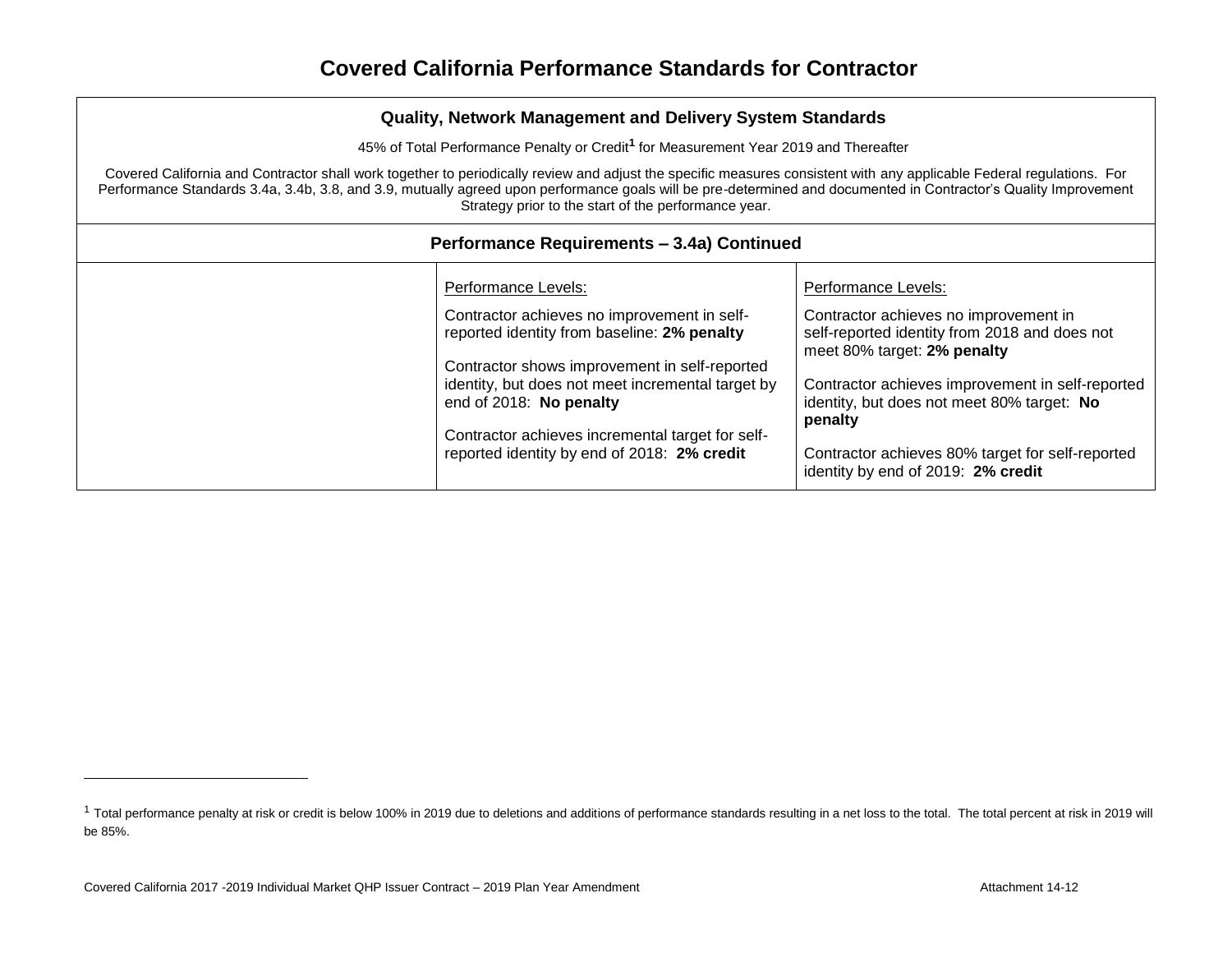45% of Total Performance Penalty or Credit**<sup>1</sup>** for Measurement Year 2019 and Thereafter

Covered California and Contractor shall work together to periodically review and adjust the specific measures consistent with any applicable Federal regulations. For Performance Standards 3.4a, 3.4b, 3.8, and 3.9, mutually agreed upon performance goals will be pre-determined and documented in Contractor's Quality Improvement Strategy prior to the start of the performance year.

## **Performance Standard**

**3.4b) Reducing Health Disparities – Attachment 7, Article 3, Sections 3.01 and 3.02**

Contractor reports required metrics across all lines of business excluding Medicare for diabetes, asthma, Hypertension, and depression by race/ethnicity. The Exchange and Contractor will select at least one, but not more than two disparity measures against which performance in 2019 will be assessed. If the Contractor selects two disparities measures for setting 2019 performance targets, the performance level will be assessed at 1.5% for each measure.

#### **Performance Requirements Measurement Year 2017** No Assessment for Measurement Year 2017 **Measurement Year 2018** No Assessment for Measurement Year 2018 **Measurement Year 2019** No Assessment for Measurement Year 2019

<sup>&</sup>lt;sup>1</sup> Total performance penalty at risk or credit is below 100% in 2019 due to deletions and additions of performance standards resulting in a net loss to the total. The total percent at risk in 2019 will be 85%.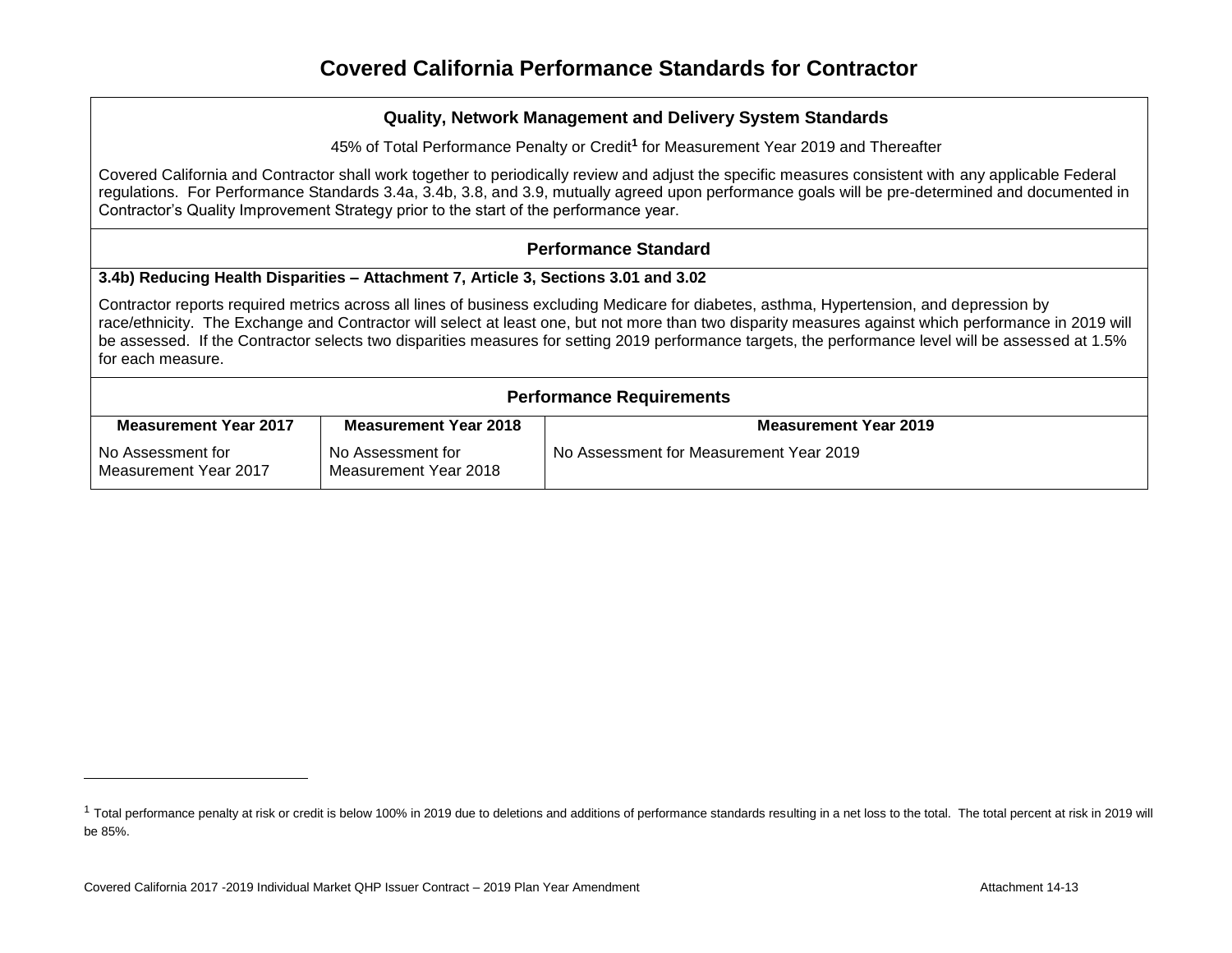45% of Total Performance Penalty or Credit**<sup>1</sup>** for Measurement Year 2019 and Thereafter

Covered California and Contractor shall work together to periodically review and adjust the specific measures consistent with any applicable Federal regulations. For Performance Standards 3.4a, 3.4b, 3.8, and 3.9, mutually agreed upon performance goals will be pre-determined and documented in Contractor's Quality Improvement Strategy prior to the start of the performance year.

### **Performance Standard**

### **3.5 Network Design Based on Quality – Attachment 7, Article 1, Section 1.02 -** 4% of total performance penalty for Group 3

Contractor shall include quality criteria into its Exchange network development, with a phased approach starting in plan year 2017 and continuing in plan years 2018 and 2019.

| <b>Performance Requirements</b>                                                                                                    |                                                                                                                      |                                                                                                                                                                                                  |  |
|------------------------------------------------------------------------------------------------------------------------------------|----------------------------------------------------------------------------------------------------------------------|--------------------------------------------------------------------------------------------------------------------------------------------------------------------------------------------------|--|
| <b>Measurement Year 2017</b>                                                                                                       | <b>Measurement Year 2018</b>                                                                                         | <b>Measurement Year 2019</b>                                                                                                                                                                     |  |
| Expectation: Describe valid inclusion                                                                                              | Expectation: Describe valid inclusion                                                                                | <b>Expectation:</b> Describe valid inclusion of quality criteria into                                                                                                                            |  |
| of quality criteria into Exchange                                                                                                  | of quality criteria into Exchange                                                                                    | Exchange network development and begin implementation of criteria                                                                                                                                |  |
| network development and begin                                                                                                      | network development and begin                                                                                        | Performance Levels:                                                                                                                                                                              |  |
| implementation of criteria                                                                                                         | implementation of criteria                                                                                           | Contractor is unable to describe valid inclusion of quality criteria into                                                                                                                        |  |
| Performance Levels:                                                                                                                | Performance Levels:                                                                                                  | Exchange network development by end of year 2019: 4% penalty                                                                                                                                     |  |
| Contractor is unable to describe valid                                                                                             | Contractor is unable to describe valid                                                                               | Contractor submits report showing that quality criteria for all provider                                                                                                                         |  |
| inclusion of quality criteria into                                                                                                 | inclusion of quality criteria into                                                                                   | types has been applied to at least part of each Exchange network                                                                                                                                 |  |
| Exchange network development by                                                                                                    | Exchange network development by                                                                                      | offered to Exchange enrollees by end of 2019; report shows that                                                                                                                                  |  |
| end of year 2017: 4% penalty                                                                                                       | end of year 2018: 4% penalty                                                                                         | those providers that have been reviewed against established quality                                                                                                                              |  |
| Contractor reports strategy for                                                                                                    | Contractor submits report showing that                                                                               | metrics and providers not meeting metrics either have a corrective                                                                                                                               |  |
| inclusion of quality criteria in all                                                                                               | quality criteria for all provider types has                                                                          | action plan to improve or have been removed from networks: No                                                                                                                                    |  |
| networks offered to Exchange                                                                                                       | been applied to at least part of each                                                                                | penalty                                                                                                                                                                                          |  |
| enrollees, and demonstrates                                                                                                        | Exchange network offered to                                                                                          | Contractor submits a report showing that quality criteria for all                                                                                                                                |  |
| implementation of criteria by end of                                                                                               | Exchange enrollees by end of 2018;                                                                                   | provider types has been applied to 100% of each Exchange network                                                                                                                                 |  |
| year 2017: No penalty                                                                                                              | report shows that providers have been                                                                                | offered to Exchange enrollees by the end of 2019; report shows that                                                                                                                              |  |
| Contractor reports strategy for<br>inclusion of quality criteria in all<br>networks offered to Exchange<br>enrollees, demonstrates | reviewed against established quality<br>metrics and providers not meeting<br>metrics either have a corrective action | provider have been reviewed against established quality metrics and<br>those not meeting metrics either have a corrective action plan to<br>improve or have been removed from network: 4% credit |  |

#### <sup>1</sup> Total performance penalty at risk or credit is below 100% in 2019 due to deletions and additions of performance standards resulting in a net loss to the total. The total percent at risk in 2019 will be 85%.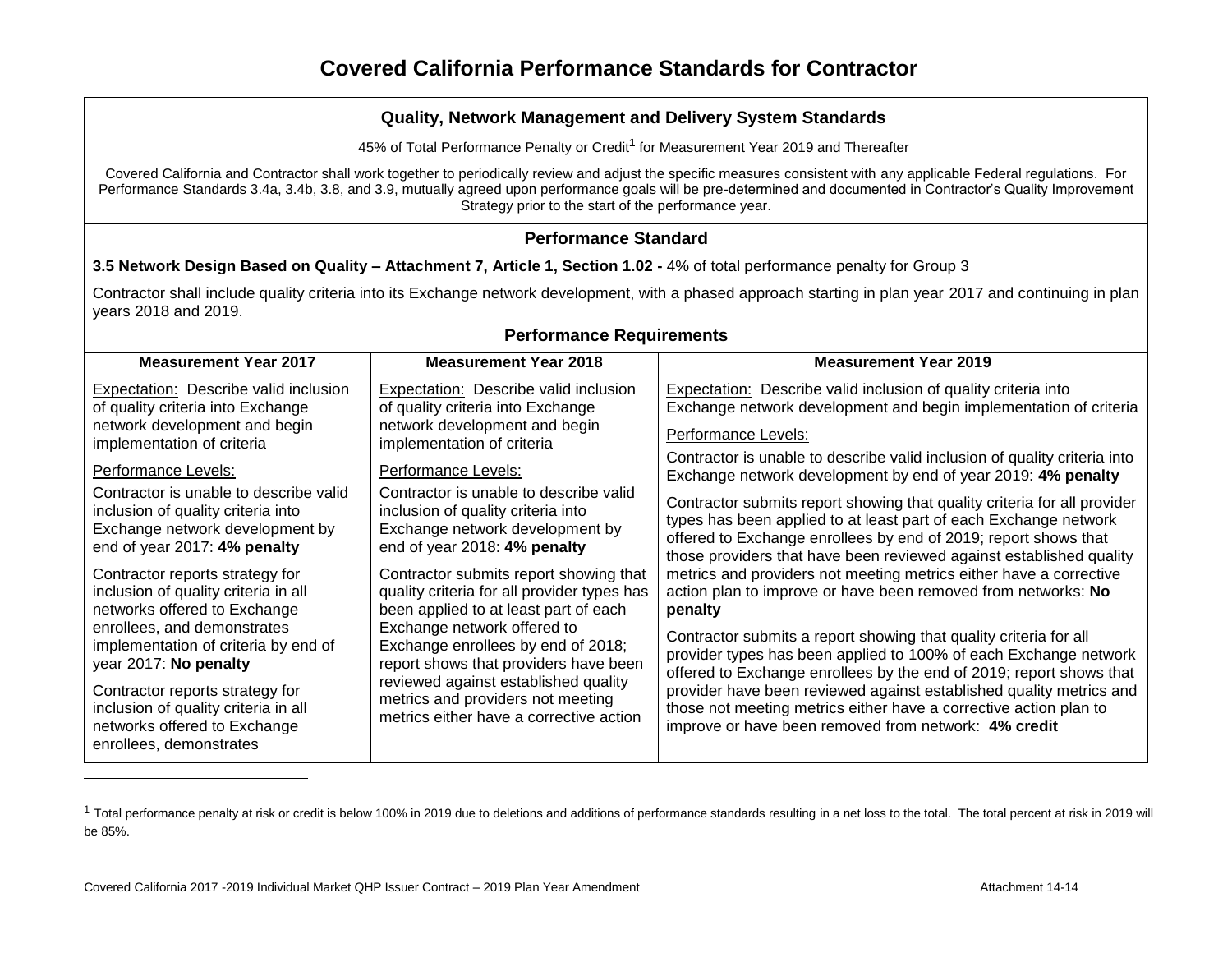| <b>Quality, Network Management and Delivery System Standards</b>                                                                                                                                                                                                                                                                                                                                  |                                                                                                                                                                                                                                                                                                                                                                                                                                                                                                      |  |  |
|---------------------------------------------------------------------------------------------------------------------------------------------------------------------------------------------------------------------------------------------------------------------------------------------------------------------------------------------------------------------------------------------------|------------------------------------------------------------------------------------------------------------------------------------------------------------------------------------------------------------------------------------------------------------------------------------------------------------------------------------------------------------------------------------------------------------------------------------------------------------------------------------------------------|--|--|
|                                                                                                                                                                                                                                                                                                                                                                                                   | 45% of Total Performance Penalty or Credit <sup>1</sup> for Measurement Year 2019 and Thereafter                                                                                                                                                                                                                                                                                                                                                                                                     |  |  |
| Covered California and Contractor shall work together to periodically review and adjust the specific measures consistent with any applicable Federal regulations. For<br>Performance Standards 3.4a, 3.4b, 3.8, and 3.9, mutually agreed upon performance goals will be pre-determined and documented in Contractor's Quality Improvement<br>Strategy prior to the start of the performance year. |                                                                                                                                                                                                                                                                                                                                                                                                                                                                                                      |  |  |
|                                                                                                                                                                                                                                                                                                                                                                                                   | <b>Performance Requirements - 3.5 Continued</b>                                                                                                                                                                                                                                                                                                                                                                                                                                                      |  |  |
| implementation of criteria by end of<br>2017, and submits documentation that<br>contracted hospitals have been<br>notified in 2017 of expectation to meet<br>targets for appropriate use of C-<br>Section and reduction in Hospital<br>Acquired Conditions by the end of<br>2019: 4% credit                                                                                                       | plan to improve or have been removed<br>from networks: No penalty<br>Contractor submits a report showing<br>that quality criteria for all provider<br>types has been applied to 100% of<br>each Exchange network offered to<br>Exchange enrollees by the end of<br>2018; report shows that provider have<br>been reviewed against established<br>quality metrics and those not meeting<br>metrics either have a corrective action<br>plan to improve or have been removed<br>from network: 4% credit |  |  |

<sup>&</sup>lt;sup>1</sup> Total performance penalty at risk or credit is below 100% in 2019 due to deletions and additions of performance standards resulting in a net loss to the total. The total percent at risk in 2019 will be 85%.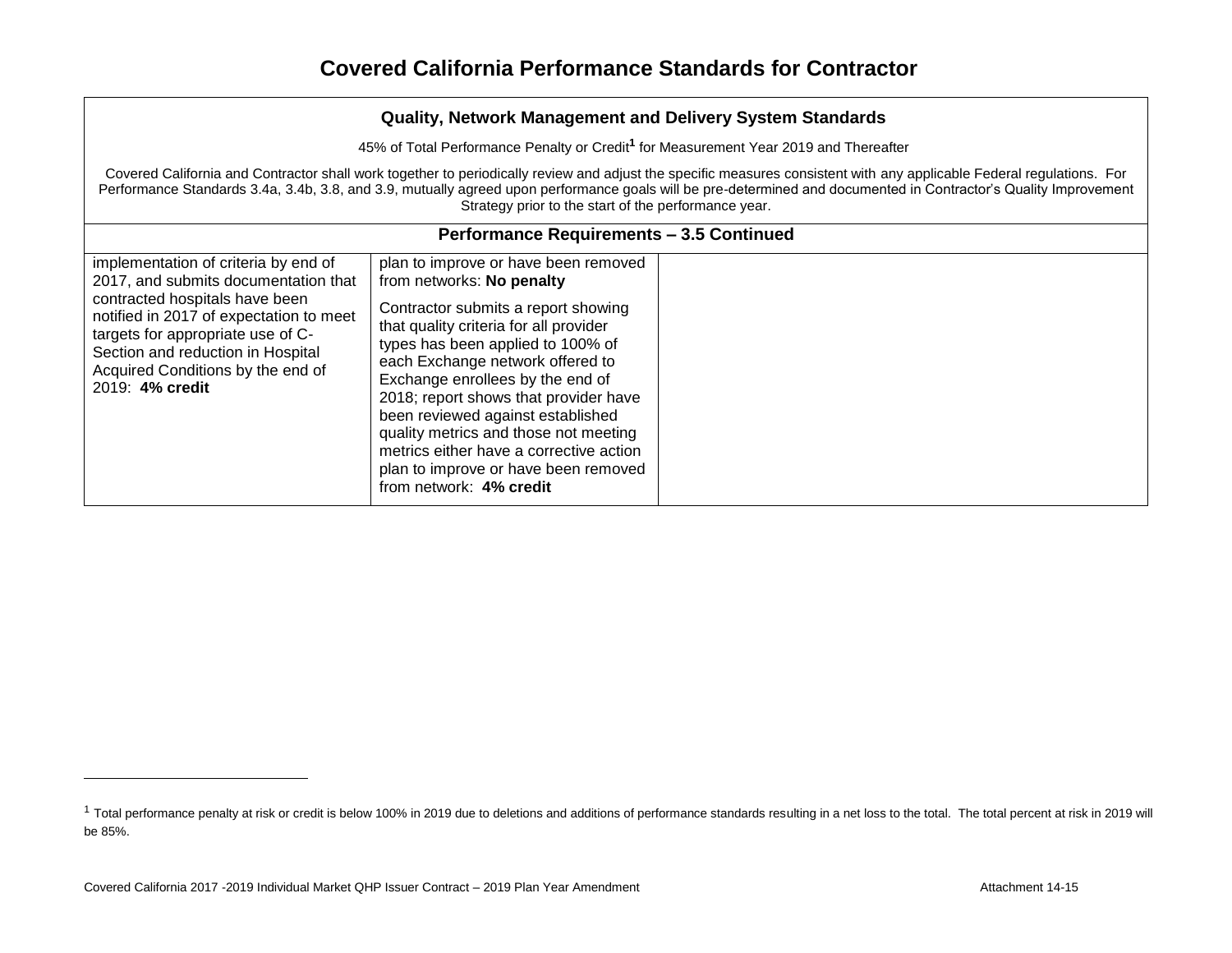45% of Total Performance Penalty or Credit**<sup>1</sup>** for Measurement Year 2019 and Thereafter

Covered California and Contractor shall work together to periodically review and adjust the specific measures consistent with any applicable Federal regulations. For Performance Standards 3.4a, 3.4b, 3.8, and 3.9, mutually agreed upon performance goals will be pre-determined and documented in Contractor's Quality Improvement Strategy prior to the start of the performance year.

## **Performance Standard**

**3.6a) Primary Care – Attachment 7, Article 4, Section 4.01 and 4.02 -** 2% of total performance penalty for Group 3

95% of members in Contractor's Exchange products will select or be assigned to a primary care clinician beginning with enrollment effective January 2017.

Contractor will submit this percent each year following the end of the measurement year.

| <b>Performance Requirements</b>                  |                                                  |                                                  |  |  |
|--------------------------------------------------|--------------------------------------------------|--------------------------------------------------|--|--|
| <b>Measurement Year 2017</b>                     | <b>Measurement Year 2018</b>                     | <b>Measurement Year 2019</b>                     |  |  |
| Expectation: 95% of members in Exchange          | Expectation: 95% of members in Exchange          | Expectation: 95% of members in Exchange          |  |  |
| products will select or be assigned to a primary | products will select or be assigned to a primary | products will select or be assigned to a primary |  |  |
| care clinician for Plan Year 2017                | care clinician for Plan Year 2018                | care clinician for Plan Year 2019                |  |  |
| Performance Levels:                              | Performance Levels:                              | Performance Levels:                              |  |  |
| Contractor reports less than 95% of Exchange     | Contractor reports less than 95% of Exchange     | Contractor reports less than 95% of Exchange     |  |  |
| members in Plan Year 2017 have selected or       | members in Plan Year 2018 have selected or       | members in Plan Year 2019 have selected or       |  |  |
| been provisionally assigned a primary care       | been provisionally assigned a primary care       | been provisionally assigned a primary care       |  |  |
| clinician: 2% penalty                            | clinician: 2% penalty                            | clinician: 2% penalty                            |  |  |
| Contractor reports 95% or more of Exchange       | Contractor reports 95% or more of Exchange       | Contractor reports 95% or more of Exchange       |  |  |
| members in Plan Year 2017 have selected or       | members in Plan Year 2018 have selected or       | members in Plan Year 2019 have selected or       |  |  |
| been provisionally assigned a primary care       | been provisionally assigned a primary care       | been provisionally assigned a primary care       |  |  |
| clinician: 2% credit                             | clinician: 2% credit                             | clinician: 2% credit                             |  |  |

<sup>&</sup>lt;sup>1</sup> Total performance penalty at risk or credit is below 100% in 2019 due to deletions and additions of performance standards resulting in a net loss to the total. The total percent at risk in 2019 will be 85%.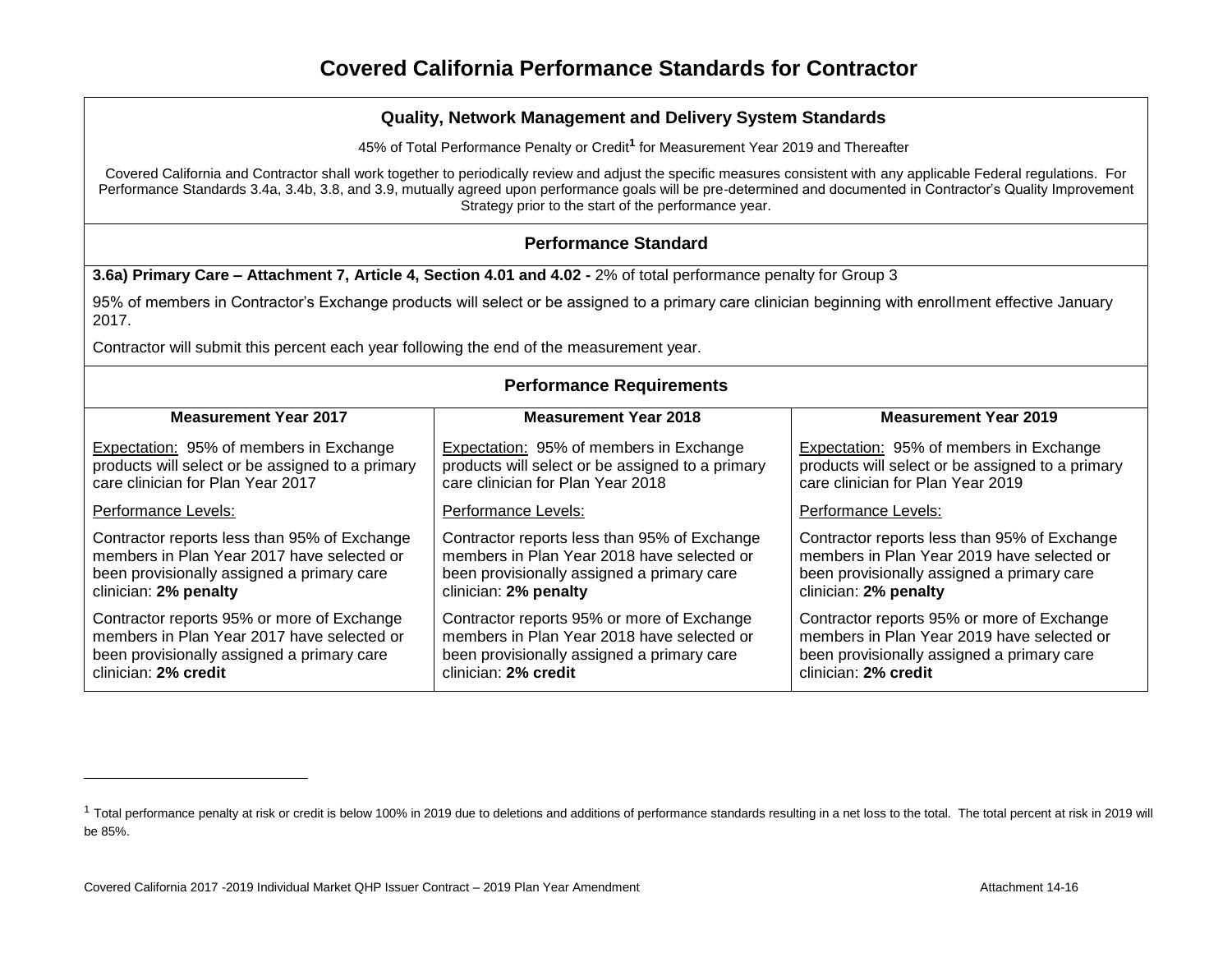45% of Total Performance Penalty or Credit**<sup>1</sup>** for Measurement Year 2019 and Thereafter

Covered California and Contractor shall work together to periodically review and adjust the specific measures consistent with any applicable Federal regulations. For Performance Standards 3.4a, 3.4b, 3.8, and 3.9, mutually agreed upon performance goals will be pre-determined and documented in Contractor's Quality Improvement Strategy prior to the start of the performance year.

# **Performance Standard**

### **3.6b) Primary Care – Attachment 7, Article 4, Section 4.01 and 4.02 -** 3% of total performance penalty for Group 3

Contractor describes a payment strategy for adoption and progressive expansion among Providers caring for Enrollees that creates a business case for PCPs to adopt accessible, data-driven, team-based care.

| <b>Performance Requirements</b>                                                                                                                                                                                                                                                                                                                                                                                                                                 |                                                                                                                                                                                                                                                                                                                                                                                                                                                                                           |                                                                                                                                                                                                                                                                                                                                                                                                                                                                 |  |  |  |
|-----------------------------------------------------------------------------------------------------------------------------------------------------------------------------------------------------------------------------------------------------------------------------------------------------------------------------------------------------------------------------------------------------------------------------------------------------------------|-------------------------------------------------------------------------------------------------------------------------------------------------------------------------------------------------------------------------------------------------------------------------------------------------------------------------------------------------------------------------------------------------------------------------------------------------------------------------------------------|-----------------------------------------------------------------------------------------------------------------------------------------------------------------------------------------------------------------------------------------------------------------------------------------------------------------------------------------------------------------------------------------------------------------------------------------------------------------|--|--|--|
| <b>Measurement Year 2017</b>                                                                                                                                                                                                                                                                                                                                                                                                                                    | <b>Measurement Year 2018</b>                                                                                                                                                                                                                                                                                                                                                                                                                                                              | <b>Measurement Year 2019</b>                                                                                                                                                                                                                                                                                                                                                                                                                                    |  |  |  |
| <b>Expectation:</b> Describe payment strategy and<br>begin re-contracting by end of Plan Year 2017<br>Performance Levels:                                                                                                                                                                                                                                                                                                                                       | Expectation:<br>Describe payment strategy and begin re-<br>contracting by end of Plan Year 2018.                                                                                                                                                                                                                                                                                                                                                                                          | <b>Expectation:</b> Describe payment strategy and<br>begin re-contracting by end of Plan Year 2019.<br>Performance Levels:                                                                                                                                                                                                                                                                                                                                      |  |  |  |
| Contractor does not provide description of<br>payment strategy or reports no PCPs contracted<br>based on new payment strategy: 3% penalty<br>Contractor provides description of payment<br>strategy and reports more than 0% but less than<br>10% of PCPs contracted under new payment<br>strategy: No penalty<br>Contractor provides description of payment<br>strategy and reports 10% or more of PCPs<br>contracted under new payment strategy: 3%<br>credit | Performance Levels:<br>Contractor does not provide description of<br>payment strategy or reports no PCPs<br>contracted based on new payment strategy:<br>3% penalty<br>Contractor provides description of payment<br>strategy and reports more than 0% but less<br>than 10% of PCPs contracted under new<br>payment strategy: No penalty<br>Contractor provides description of payment<br>strategy and reports 10% or more of PCPs<br>contracted under new payment strategy: 3%<br>credit | Contractor does not provide description of<br>payment strategy or reports no PCPs contracted<br>based on new payment strategy: 3% penalty<br>Contractor provides description of payment<br>strategy and reports more than 0% but less than<br>10% of PCPs contracted under new payment<br>strategy: No penalty<br>Contractor provides description of payment<br>strategy and reports 10% or more of PCPs<br>contracted under new payment strategy: 3%<br>credit |  |  |  |

<sup>&</sup>lt;sup>1</sup> Total performance penalty at risk or credit is below 100% in 2019 due to deletions and additions of performance standards resulting in a net loss to the total. The total percent at risk in 2019 will be 85%.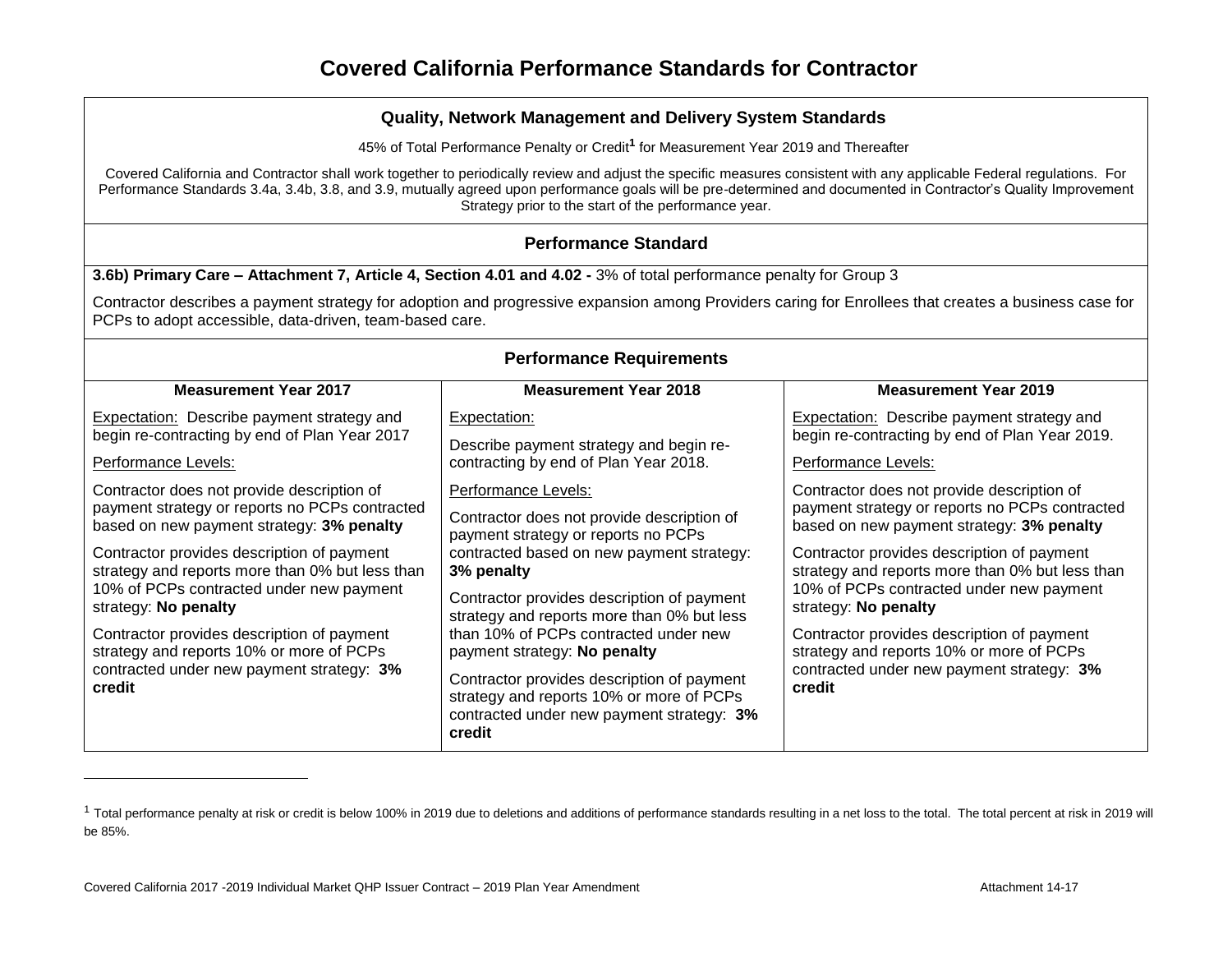### **Quality, Network Management and Delivery System Standards**

45% of Total Performance Penalty or Credit**<sup>1</sup>** for Measurement Year 2019 and Thereafter

Covered California and Contractor shall work together to periodically review and adjust the specific measures consistent with any applicable Federal regulations. For Performance Standards 3.4a, 3.4b, 3.8, and 3.9, mutually agreed upon performance goals will be pre-determined and documented in Contractor's Quality Improvement Strategy prior to the start of the performance year.

### **Performance Standard**

**3.6c) Primary Care – Attachment 7, Article 4, Section 4.01 and 4.02 – 3% of total performance penalty for Group 3** 

Contractor increases the percentage of membership obtaining care from Providers who meet standards for redesigned primary care through PCMH recognition or certification with NCQA, The Joint Commission, AAAHC, or URAC.

Baseline will be identified using data from Measurement Year 2018. Data from Measurement Year 2019 providing the percent of membership attributed or assigned to PCMHs will be compared to baseline reported.

| <b>Performance Requirements</b>                                  |                                                                  |                                                                                                                                                                                                                                                  |  |  |
|------------------------------------------------------------------|------------------------------------------------------------------|--------------------------------------------------------------------------------------------------------------------------------------------------------------------------------------------------------------------------------------------------|--|--|
| <b>Measurement Year 2017</b>                                     | <b>Measurement Year 2018</b>                                     | <b>Measurement Year 2019</b>                                                                                                                                                                                                                     |  |  |
| This expectation is only applicable to<br>Measurement Year 2019. | This expectation is only applicable to<br>Measurement Year 2019. | Expectation: Contractor increases the percentage of membership<br>attributed or assigned to providers who meet standards for<br>redesigned primary care through PCMH recognition or certification<br>with NCQA, The Joint Commissions, or AAAHC. |  |  |
|                                                                  |                                                                  | Performance Levels:                                                                                                                                                                                                                              |  |  |
|                                                                  |                                                                  | Contractor reports no increase in the percentage of memberships<br>attributed or assigned to PCMHs: 3% penalty                                                                                                                                   |  |  |
|                                                                  |                                                                  | Contractor reports an increase of more than 0% but less than 10% in<br>membership attributed or assigned to a PCMHs: No penalty                                                                                                                  |  |  |
|                                                                  |                                                                  | Contractor reports an increase of 10% or more in membership<br>attributed or assigned to PCMHs: 3% credit                                                                                                                                        |  |  |

<sup>&</sup>lt;sup>1</sup> Total performance penalty at risk or credit is below 100% in 2019 due to deletions and additions of performance standards resulting in a net loss to the total. The total percent at risk in 2019 will be 85%.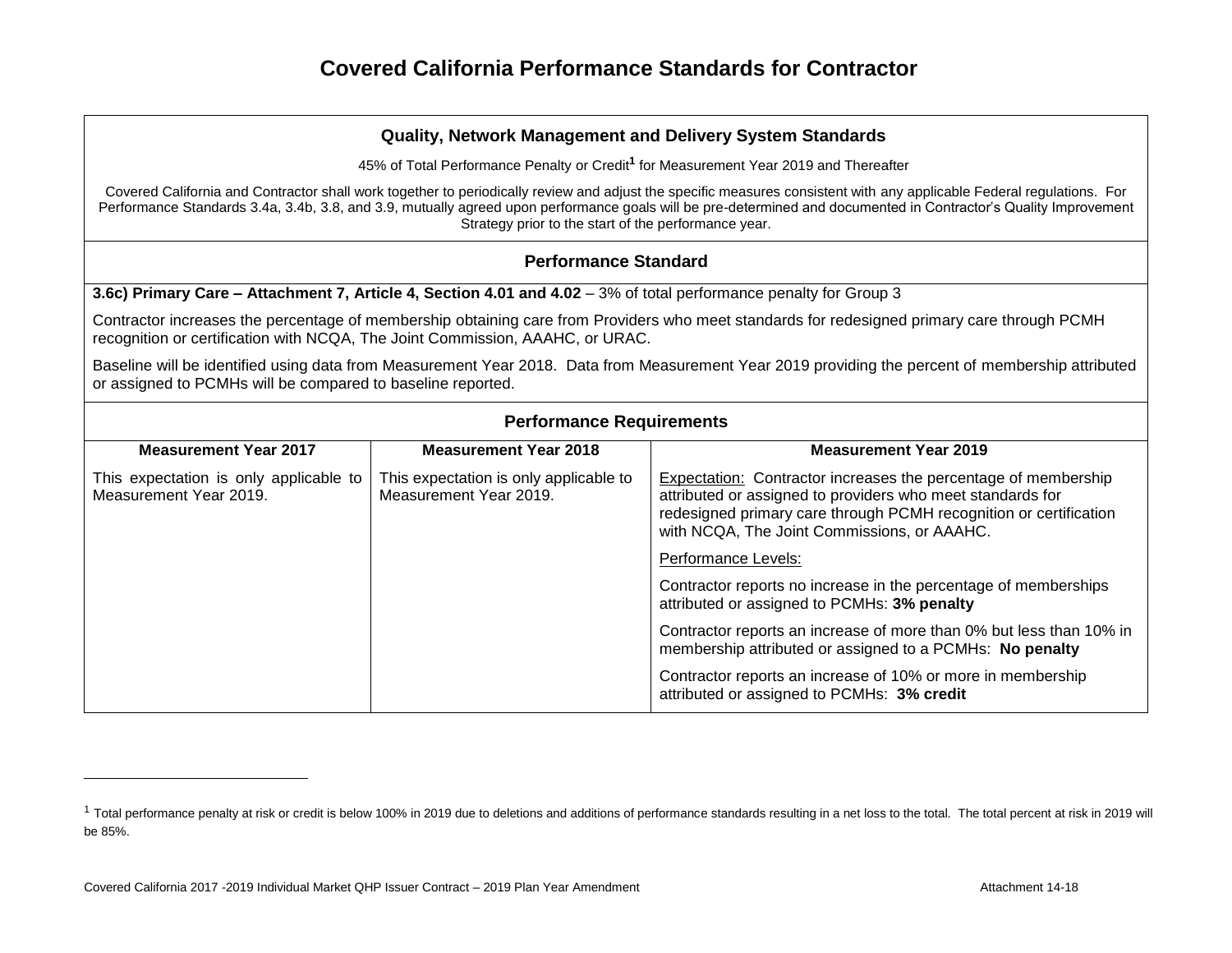45% of Total Performance Penalty or Credit**<sup>1</sup>** for Measurement Year 2019 and Thereafter

Covered California and Contractor shall work together to periodically review and adjust the specific measures consistent with any applicable Federal regulations. For Performance Standards 3.4a, 3.4b, 3.8, and 3.9, mutually agreed upon performance goals will be pre-determined and documented in Contractor's Quality Improvement Strategy prior to the start of the performance year.

## **Performance Standard**

**3.7 Integrated Healthcare Models – Attachment 7, Article 4, Section 4.03** – 5% of total performance penalty for Group 3

Contractor increases Exchange enrollment in integrated healthcare models.

Baseline identified from data reported in Measurement Year 2017 and 2018. Data from Measurement Year 2019 providing the percentage of Exchange membership in integrated healthcare models will be compared to baseline reported.

This performance standard is not applicable to issuers with fully integrated systems where 100% of their membership is attributed or assigned to IHMs for both the baseline measurement year and the performance measurement year.

| <b>Performance Requirements</b>  |                                  |                                                                                                                              |  |  |
|----------------------------------|----------------------------------|------------------------------------------------------------------------------------------------------------------------------|--|--|
| <b>Measurement Year 2017</b>     | <b>Measurement Year 2018</b>     | <b>Measurement Year 2019</b>                                                                                                 |  |  |
| No Assessment for Plan Year 2017 | No Assessment for Plan Year 2018 | Expectation: Contractor increases the percentage of enrollment in<br>IHMs by the end of 2019.                                |  |  |
|                                  |                                  | Performance Levels:                                                                                                          |  |  |
|                                  |                                  | Contractor reports no increase in the percentage of membership<br>attributed or assigned to IHMs: 5% penalty                 |  |  |
|                                  |                                  | Contractor reports an increase of more than 0% but less than 10% in<br>membership attributed or assigned to IHMs: No penalty |  |  |
|                                  |                                  | Contractor reports an increase of 10% or more in membership<br>attributed or assigned to IHMs: 5% credit                     |  |  |

<sup>&</sup>lt;sup>1</sup> Total performance penalty at risk or credit is below 100% in 2019 due to deletions and additions of performance standards resulting in a net loss to the total. The total percent at risk in 2019 will be 85%.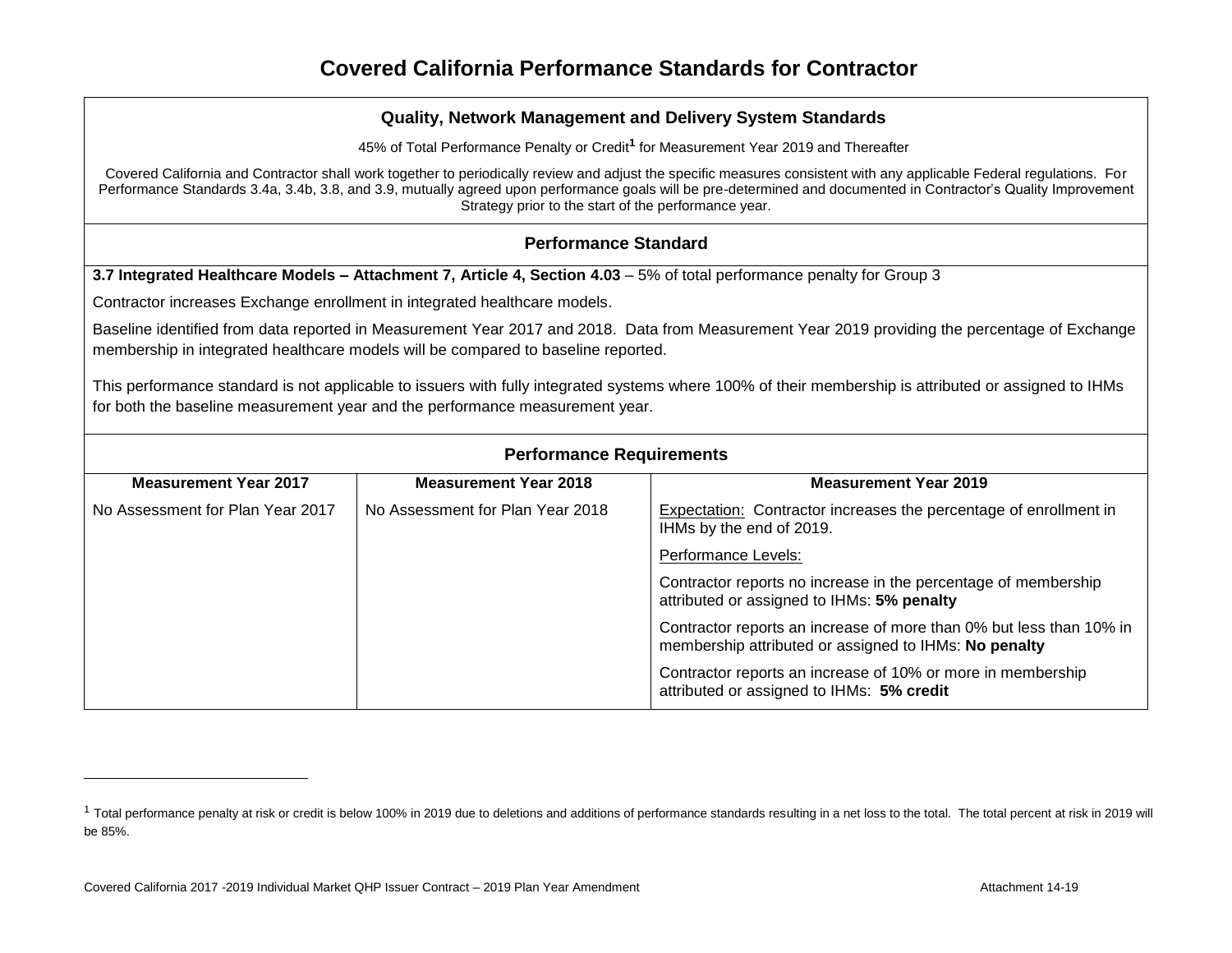45% of Total Performance Penalty or Credit**<sup>1</sup>** for Measurement Year 2019 and Thereafter

Covered California and Contractor shall work together to periodically review and adjust the specific measures consistent with any applicable Federal regulations. For Performance Standards 3.4a, 3.4b, 3.8, and 3.9, mutually agreed upon performance goals will be pre-determined and documented in Contractor's Quality Improvement Strategy prior to the start of the performance year.

## **Performance Standard**

**3.8 Appropriate Use of C-Sections – Attachment 7, Article 5, Section 5.03** – 4.5% of total performance penalty for Group 3

Contractor shall adopt new payment strategies for physicians and hospitals such that by 2019 payment for Exchange enrollees is structured to support only medically necessary care and there is no financial incentive to perform C-sections.

| <b>Performance Requirements</b>  |                                  |                                                                                                                                                         |  |  |
|----------------------------------|----------------------------------|---------------------------------------------------------------------------------------------------------------------------------------------------------|--|--|
| <b>Measurement Year 2017</b>     | <b>Measurement Year 2018</b>     | <b>Measurement Year 2019</b>                                                                                                                            |  |  |
| No Assessment for Plan Year 2017 | No Assessment for Plan Year 2018 | Expectation: All physicians and hospitals are re-contracted with new<br>payment structure by the end of 2019.                                           |  |  |
|                                  | Performance Levels:              |                                                                                                                                                         |  |  |
|                                  |                                  | Contractor is unable to demonstrate that >33% of physicians and<br>hospitals have been re-contracted to not incentivize NTSV C-section:<br>4.5% penalty |  |  |
|                                  |                                  | Contractor demonstrates that 33% to 66% of physicians and hospitals<br>have been re-contracted to not incentivize NTSV C-section: No<br>penalty         |  |  |
|                                  |                                  | Contractor demonstrates that >66% of physicians and hospitals have<br>been re-contracted to not incentivize NTSV C-section: 4.5% credit                 |  |  |

<sup>&</sup>lt;sup>1</sup> Total performance penalty at risk or credit is below 100% in 2019 due to deletions and additions of performance standards resulting in a net loss to the total. The total percent at risk in 2019 will be 85%.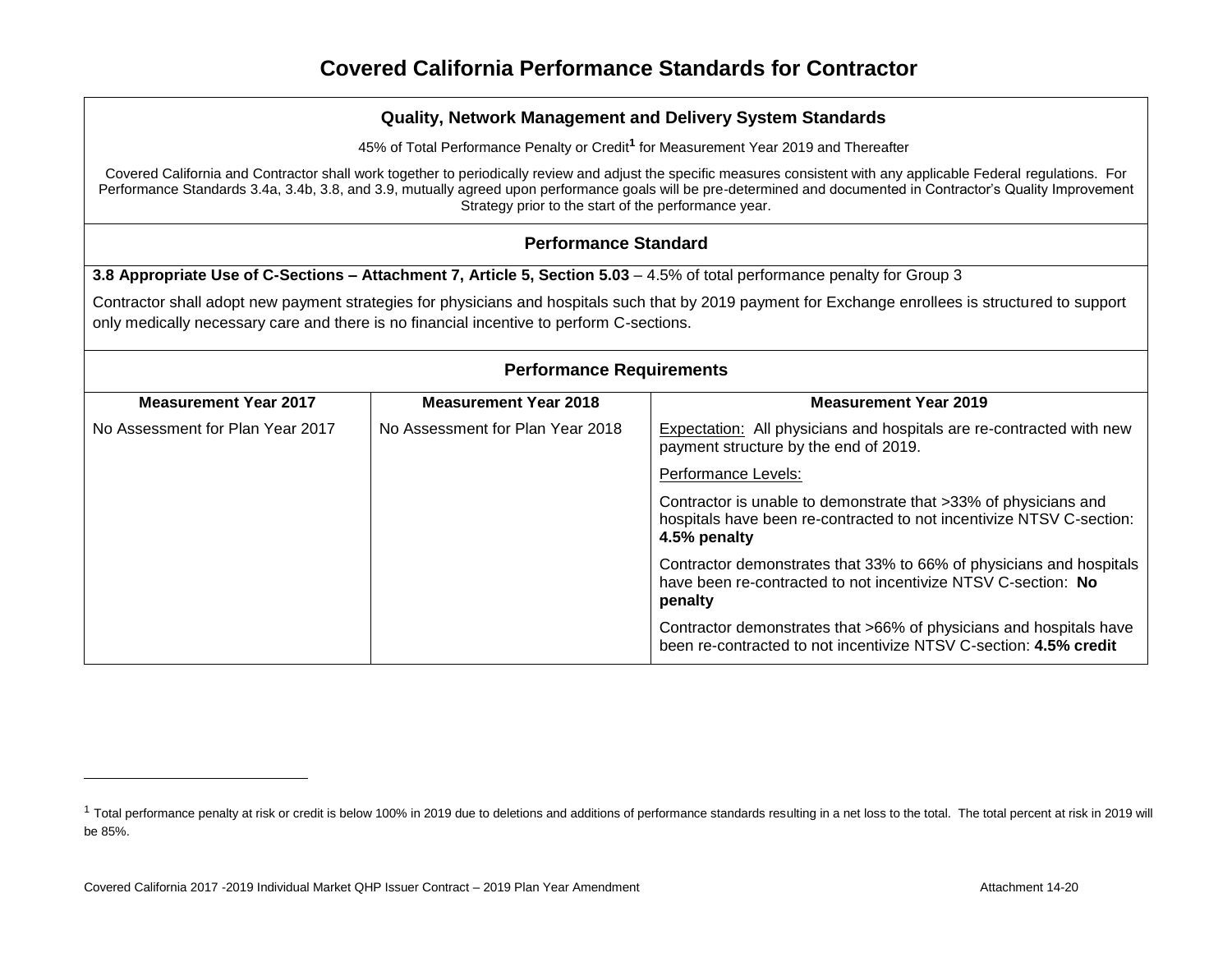### **Quality, Network Management and Delivery System Standards**

45% of Total Performance Penalty or Credit**<sup>1</sup>** for Measurement Year 2019 and Thereafter

Covered California and Contractor shall work together to periodically review and adjust the specific measures consistent with any applicable Federal regulations. For Performance Standards 3.4a, 3.4b, 3.8, and 3.9, mutually agreed upon performance goals will be pre-determined and documented in Contractor's Quality Improvement Strategy prior to the start of the performance year.

### **Performance Standard**

**3.9 Hospital Safety – Attachment 7, Article 5, Section 5.02 – 4.5% of total performance penalty for Group 3** 

Contractor shall adopt a payment strategy that by year-end 2019, places at least 2% of payments to hospitals in Exchange networks either at risk or subject to a bonus payment for quality performance. Contractor may structure this strategy according to its own priorities, with the exception that if the Contractor uses readmissions measure, it shall not be the only measure.

Contractor shall report on its strategy and progress on adoption of the payment strategy annually.

| <b>Performance Requirements</b>  |                                                                                                                                                                                                                |  |  |  |
|----------------------------------|----------------------------------------------------------------------------------------------------------------------------------------------------------------------------------------------------------------|--|--|--|
| <b>Measurement Year 2018</b>     | <b>Measurement Year 2019</b>                                                                                                                                                                                   |  |  |  |
| No Assessment for Plan Year 2018 | <b>Expectation:</b> At least 2% of payments to hospitals in Exchange<br>network(s) are at-risk for quality performance by year-end 2019.                                                                       |  |  |  |
|                                  | Performance Levels:                                                                                                                                                                                            |  |  |  |
|                                  | Contractor is unable to demonstrate that at least 25% of hospitals<br>have been recontracted with at least 2% of payment either at risk or<br>subject to a bonus payment for quality performance: 4.5% penalty |  |  |  |
|                                  | Contractor demonstrates that >25% to <75% of hospitals have been<br>recontracted with at least 2% of payment either at risk or subject to a<br>bonus payment for quality performance: No penalty               |  |  |  |
|                                  | Contractor demonstrates that at least 75% of hospitals have been<br>recontracted with at least 2% of payment either at risk or subject to a<br>bonus payment for quality performance: 4.5% credit              |  |  |  |
|                                  |                                                                                                                                                                                                                |  |  |  |

#### <sup>1</sup> Total performance penalty at risk or credit is below 100% in 2019 due to deletions and additions of performance standards resulting in a net loss to the total. The total percent at risk in 2019 will be 85%.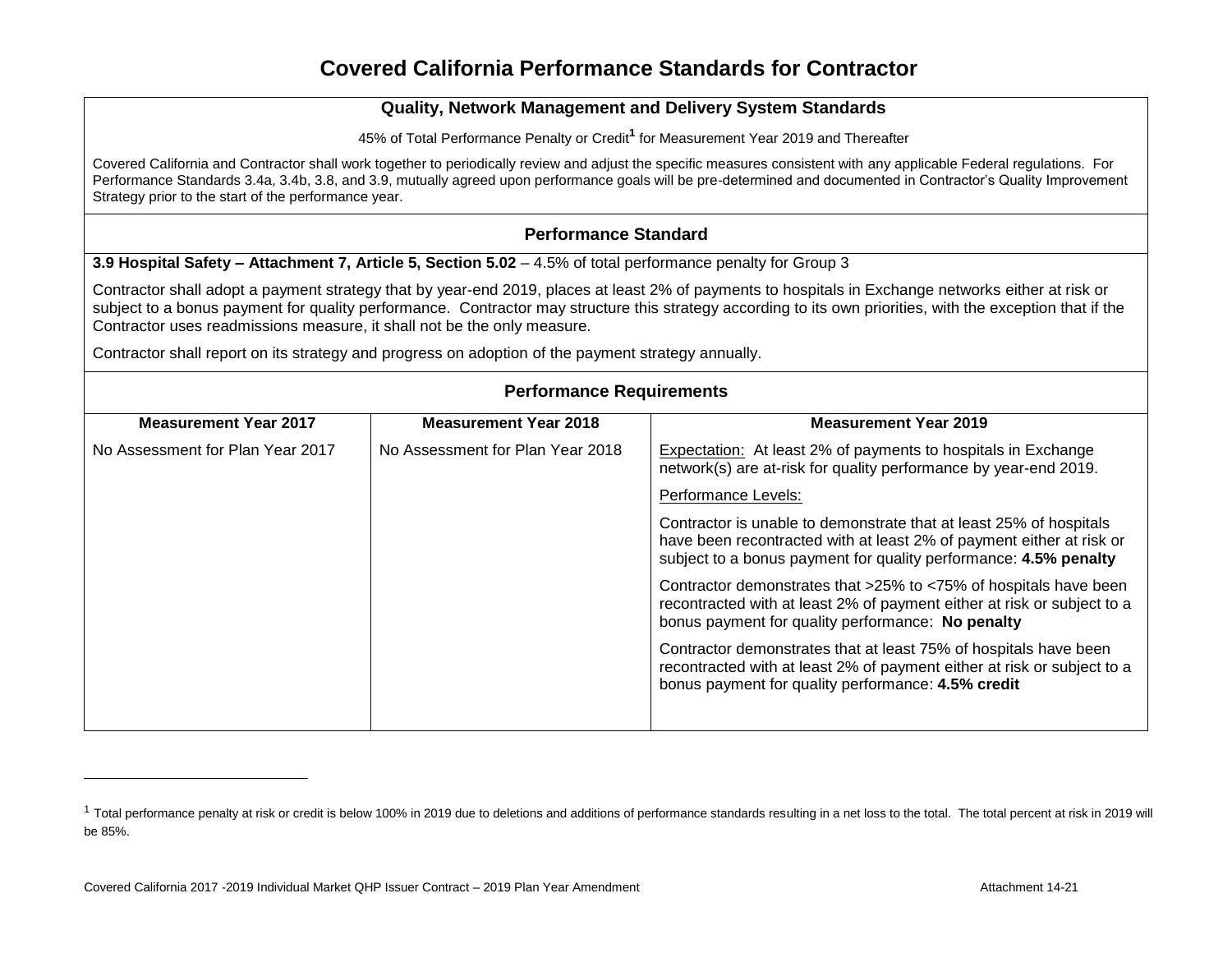| Group 4: Covered California Performance Standards for Covered California<br>Potential 11.25% 2018, and 15% 2019 Credit <sup>1</sup> |                                                                                                                                                                                                                                                           |                                                                                                                                                                                                                                                                                                                                                                                                                                     |  |  |
|-------------------------------------------------------------------------------------------------------------------------------------|-----------------------------------------------------------------------------------------------------------------------------------------------------------------------------------------------------------------------------------------------------------|-------------------------------------------------------------------------------------------------------------------------------------------------------------------------------------------------------------------------------------------------------------------------------------------------------------------------------------------------------------------------------------------------------------------------------------|--|--|
|                                                                                                                                     | <b>Customer Service Measures</b>                                                                                                                                                                                                                          | <b>Covered California Performance Requirements</b>                                                                                                                                                                                                                                                                                                                                                                                  |  |  |
| 4.1                                                                                                                                 | <b>Service Level</b><br>3.75% of total performance credit<br>for this Group.                                                                                                                                                                              | Expectation: 80% of calls answered in 30 seconds or less.<br>Performance Level: <80%: 3.75% performance credit.<br>80%-90%: no credit. >90%: 3.75% reduction in performance<br>credit.                                                                                                                                                                                                                                              |  |  |
| 4.2                                                                                                                                 | Abandonment Rate (%)<br>3.75% of total performance credit<br>for this Group.                                                                                                                                                                              | Divide number of calls abandoned by the number of calls<br>offered to a phone representative.<br><b>Expectation:</b> No more than 3% of incoming calls are<br>abandoned in a calendar month.<br>Performance Level: > 3% abandoned: 3.75% performance<br>credit. 2-3% abandoned: no credit. <2% abandoned: 3.75%<br>reduction in performance credit.                                                                                 |  |  |
| 4.3                                                                                                                                 | <b>Implementation of Appeals</b><br><b>Decisions</b><br>2018 Pilot Period - No Credit:<br>January 1, 2018 - March 31,<br>2019<br>2019 Measurement Period:<br>April 1, 2019 - December 31,<br>2019<br>3.75% of total performance<br>credit for this Group. | Expectation: 90% of all Administrative Law Decisions are<br>submitted by the Exchange to Contractor for implementation<br>within 20 days of receipt from the California Department of<br>Social Services.<br>Performance Level: <90% submitted within 20 days: 3.75%<br>performance credit; 90% or greater submitted within 20 days:<br>no credit; 90% or greater submitted within 5 days: 3.75%<br>reduction in performance credit |  |  |
| 4.4                                                                                                                                 | <b>Complaint Resolution for</b><br><b>Covered California</b><br>3.75% of total performance credit<br>for this Group.                                                                                                                                      | <b>Expectation: 95% of Enrollee complaints resolved within 30</b><br>days.<br>Performance Level: < 95% resolved within 30 days: 3.75%<br>performance credit. 95% or greater resolved within 30 days: no<br>credit. 95% or greater resolved within 15 days: 3.75%<br>reduction in performance credit                                                                                                                                 |  |  |

# **Group 4: Covered California Performance Standards for Covered California**

### Covered California 2017 -2019 Individual Market QHP Issuer Contract – 2019 Plan Year Amendment Attachment 14-22

 $\overline{a}$ 

 $\mathsf{I}$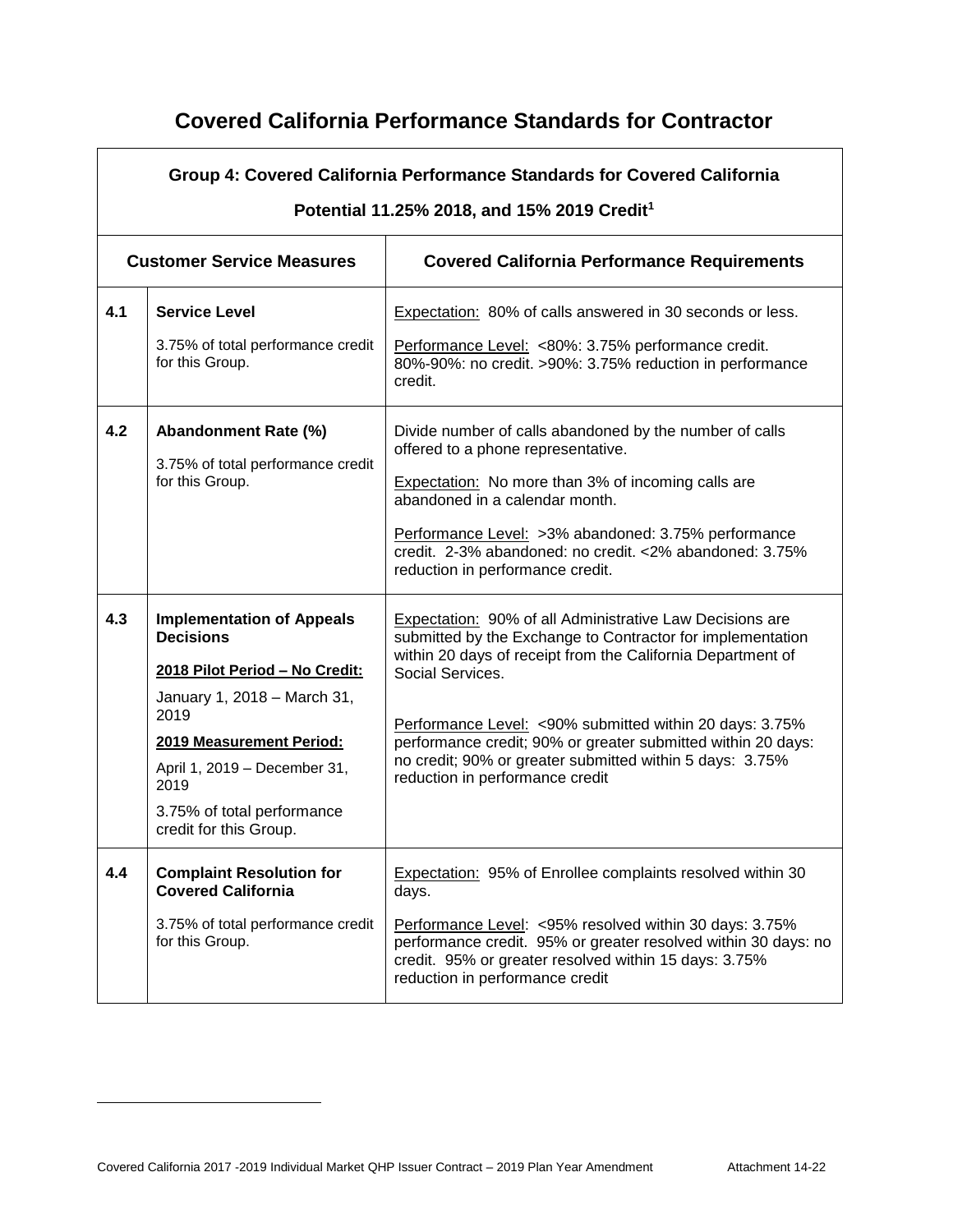| Group 5: Dental Quality Alliance (DQA) Pediatric Measure Set |                                                                                                                                                                                                                                            |                                                                                                                                                                                                                          |                                                                                                                                 |                                   |                    |
|--------------------------------------------------------------|--------------------------------------------------------------------------------------------------------------------------------------------------------------------------------------------------------------------------------------------|--------------------------------------------------------------------------------------------------------------------------------------------------------------------------------------------------------------------------|---------------------------------------------------------------------------------------------------------------------------------|-----------------------------------|--------------------|
| <b>Measure</b>                                               | <b>Description</b>                                                                                                                                                                                                                         | <b>Numerator</b>                                                                                                                                                                                                         | <b>Denominator</b>                                                                                                              | QDP<br><b>Performance</b><br>Rate | <b>Expectation</b> |
| Utilization of<br><b>Services</b>                            | Percentage of<br>all enrolled<br>children aged 0<br>$-1$ who<br>received at<br>least one dental<br>service within<br>the reporting<br>year.                                                                                                | Unduplicated<br>number of<br>enrolled children<br>aged $0 - 1$ who<br>received at least<br>one dental<br>service.                                                                                                        | Unduplicated<br>number of all<br>enrolled<br>children aged<br>$.0 - 1$                                                          | NUM/DEN                           | 75%                |
| Utilization of<br><b>Services</b>                            | Percentage of<br>all enrolled<br>children aged 2<br>$-$ under age 19<br>who received at<br>least one dental<br>service within<br>the reporting<br>year.                                                                                    | Unduplicated<br>number of<br>enrolled children<br>aged $2$ – under<br>19 who received<br>at least one<br>dental service.                                                                                                 | Unduplicated<br>number of all<br>enrolled<br>children aged<br>$2$ – under age<br>19.                                            | NUM/DEN                           | 75%                |
| Oral<br>Evaluation                                           | Percentage of<br>enrolled<br>children under<br>age 19 who<br>received a<br>comprehensive<br>or periodic oral<br>evaluation<br>within the<br>reporting year.                                                                                | Unduplicated<br>number of<br>enrolled children<br>under age 19<br>who received a<br>comprehensive<br>or periodic oral<br>evaluation as a<br>dental service.                                                              | Unduplicated<br>number of<br>enrolled<br>children under<br>age19.                                                               | NUM/DEN                           | 75%                |
| Sealants in 6<br>to 9 years                                  | Percentage of<br>enrolled<br>children in the<br>age category of<br>6-9 years at<br>"elevated" risk<br>(i.e., "moderate"<br>or "high") who<br>received a<br>sealant on a<br>permanent first<br>molar tooth<br>within the<br>reporting year. | Unduplicated<br>number of all<br>enrolled children<br>age 6-9 years at<br>"elevated" risk<br>(i.e., "moderate"<br>or "high") who<br>received a<br>sealant on a<br>permanent first<br>molar tooth as a<br>dental service. | Unduplicated<br>number of<br>enrolled<br>children age<br>6-9 years at<br>"elevated" risk<br>(i.e.,<br>"moderate" or<br>"high"). | NUM/DEN                           | 75%                |

 $\mathbf{I}$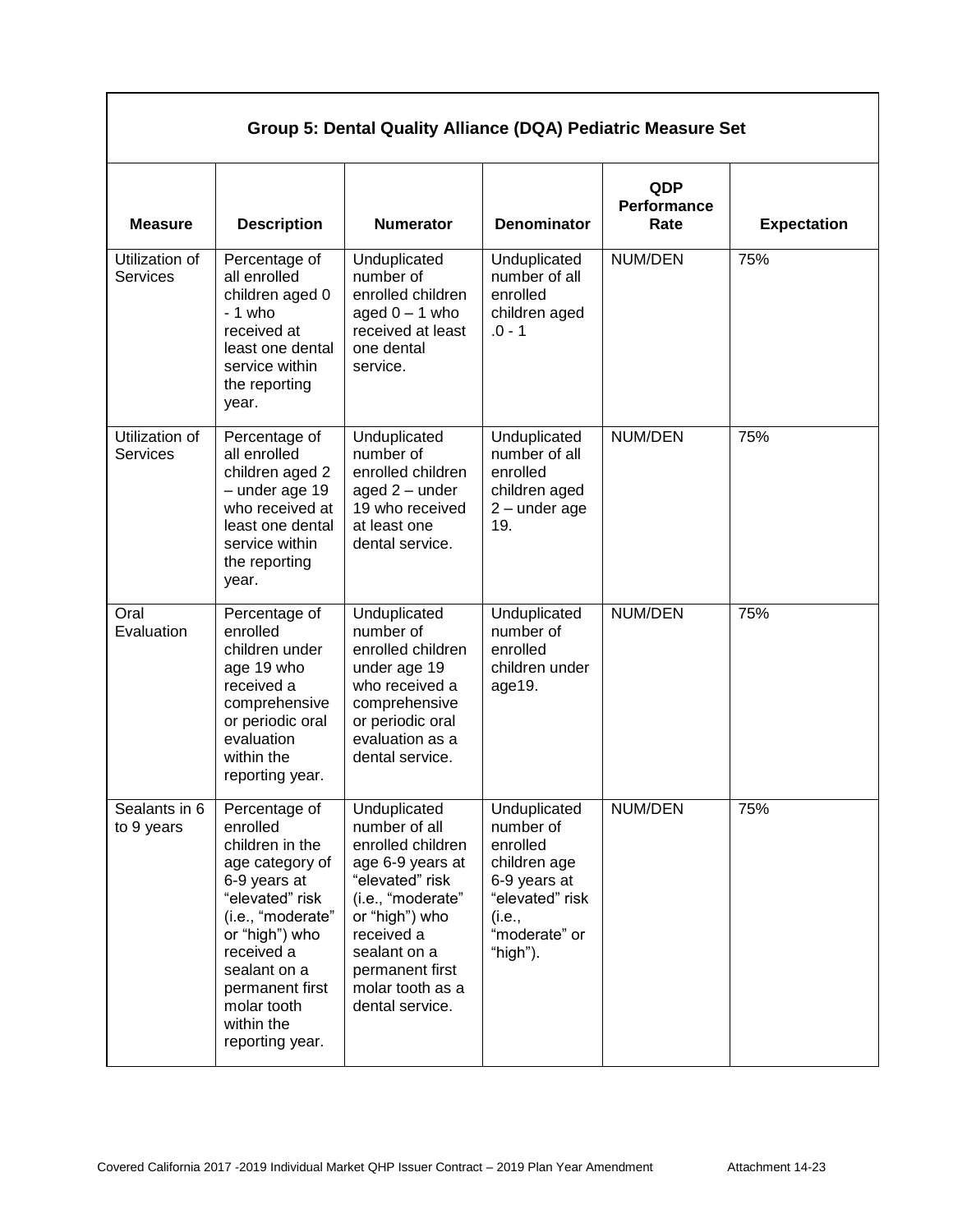| Group 5: Dental Quality Alliance (DQA) Pediatric Measure Set                                                |                                                                                                                                                                                                                                               |                                                                                                                                                                                                                             |                                                                                                                                   |                            |                    |
|-------------------------------------------------------------------------------------------------------------|-----------------------------------------------------------------------------------------------------------------------------------------------------------------------------------------------------------------------------------------------|-----------------------------------------------------------------------------------------------------------------------------------------------------------------------------------------------------------------------------|-----------------------------------------------------------------------------------------------------------------------------------|----------------------------|--------------------|
| <b>Measure</b>                                                                                              | <b>Description</b>                                                                                                                                                                                                                            | <b>Numerator</b>                                                                                                                                                                                                            | <b>Denominator</b>                                                                                                                | QDP<br>Performance<br>Rate | <b>Expectation</b> |
| Sealants in<br>10 to 14<br>years                                                                            | Percentage of<br>enrolled<br>children in the<br>age category of<br>10-14 years at<br>"elevated" risk<br>(i.e., "moderate"<br>or "high") who<br>received a<br>sealant on a<br>permanent<br>second molar<br>tooth within the<br>reporting year. | Unduplicated<br>number of<br>enrolled children<br>age 10-14 years<br>at "elevated" risk<br>(i.e., "moderate"<br>or "high") who<br>received a<br>sealant on a<br>permanent<br>second molar<br>tooth as a dental<br>service.  | Unduplicated<br>number of<br>enrolled<br>children age<br>10-14 years at<br>"elevated" risk<br>(i.e.,<br>"moderate" or<br>"high"). | NUM/DEN                    | 75%                |
| Topical<br>Fluoride for<br>Children at<br>Elevated<br><b>Caries Risk</b>                                    | Percentage of<br>enrolled<br>children aged<br>1-18 years who<br>are at<br>"elevated" risk<br>(i.e. "moderate"<br>or "high") who<br>received at<br>least 2 topical<br>fluoride<br>applications<br>within the<br>reporting year.                | Unduplicated<br>number of<br>enrolled children<br>aged 1-18 years<br>who are at<br>"elevated" risk<br>(i.e. "moderate"<br>or "high") who<br>received at least<br>2 topical fluoride<br>applications as a<br>dental service. | Unduplicated<br>number of<br>enrolled<br>children aged<br>1-18 years at<br>"elevated" risk<br>(i.e.<br>"moderate" or<br>"high").  | NUM/DEN                    | 75%                |
| Ambulatory<br>Care<br>Sensitive<br>Emergency<br>Department<br>Visits for<br>Dental<br>Caries in<br>Children | Number of<br>emergency<br>department<br>(ED) visits for<br>caries-related<br>reasons per<br>100,000<br>member<br>months for all<br>enrolled<br>children.                                                                                      | Number of ED<br>visits with caries-<br>related diagnosis<br>code among all<br>enrolled children.                                                                                                                            | All member<br>months for<br>enrollees 0<br>through 18<br>years during<br>the reporting<br>year.                                   | (NUM/DEN) x<br>100,000     | < 15%              |